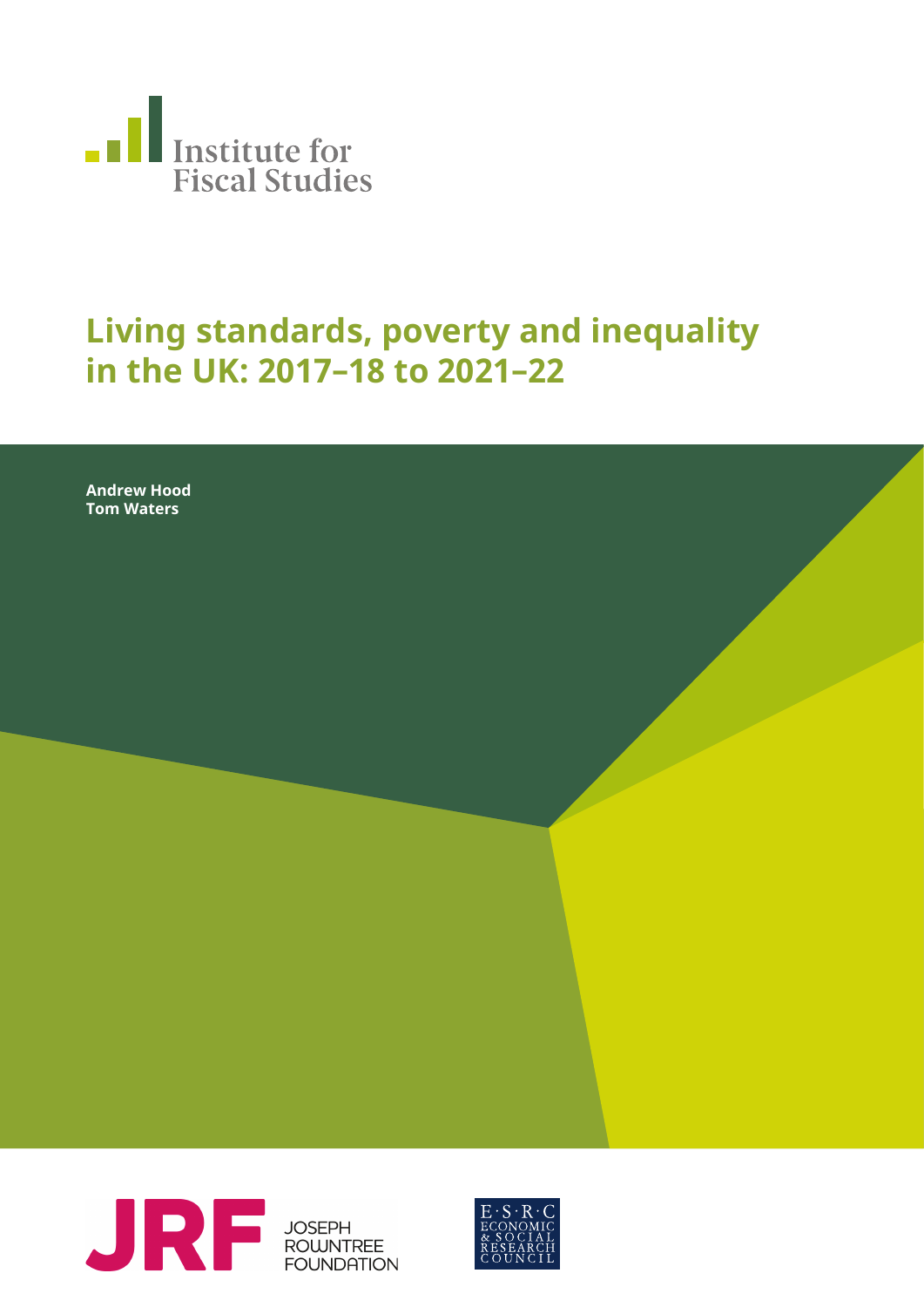## **Living standards, poverty and inequality in the UK: 2017–18 to 2021–22**

**Andrew Hood Tom Waters** *Copy-edited by Judith Payne*

**The Institute for Fiscal Studies**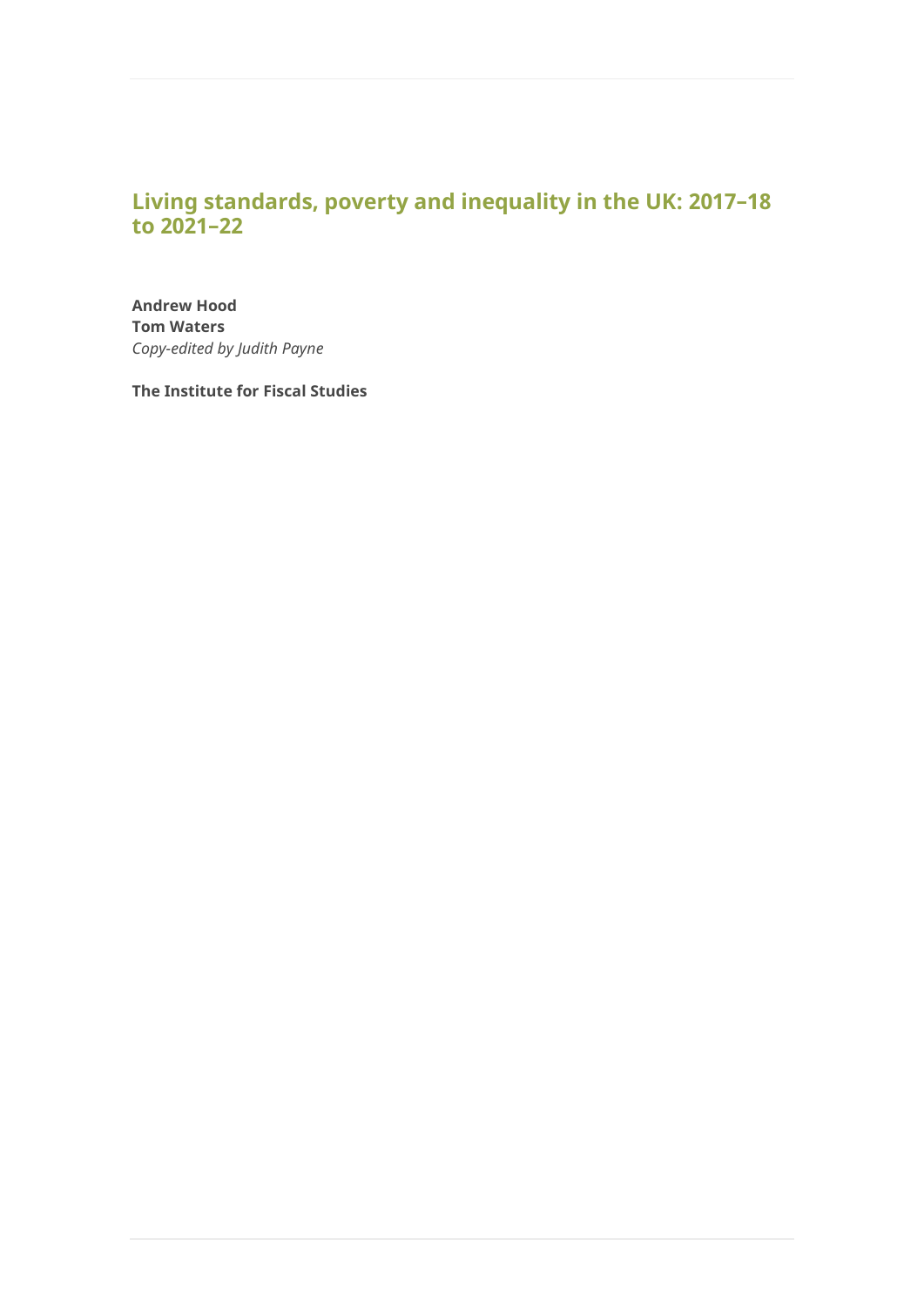### *Published by*

### **The Institute for Fiscal Studies**

7 Ridgmount Street London WC1E 7AE

Tel: +44 (0) 20-7291 4800 Fax: +44 (0) 20-7323 4780 Email: [mailbox@ifs.org.uk](mailto:mailbox@ifs.org.uk) Website: [http://www.ifs.org.uk](http://www.ifs.org.uk/)

© The Institute for Fiscal Studies, November 2017

ISBN 978-1-911102-71-7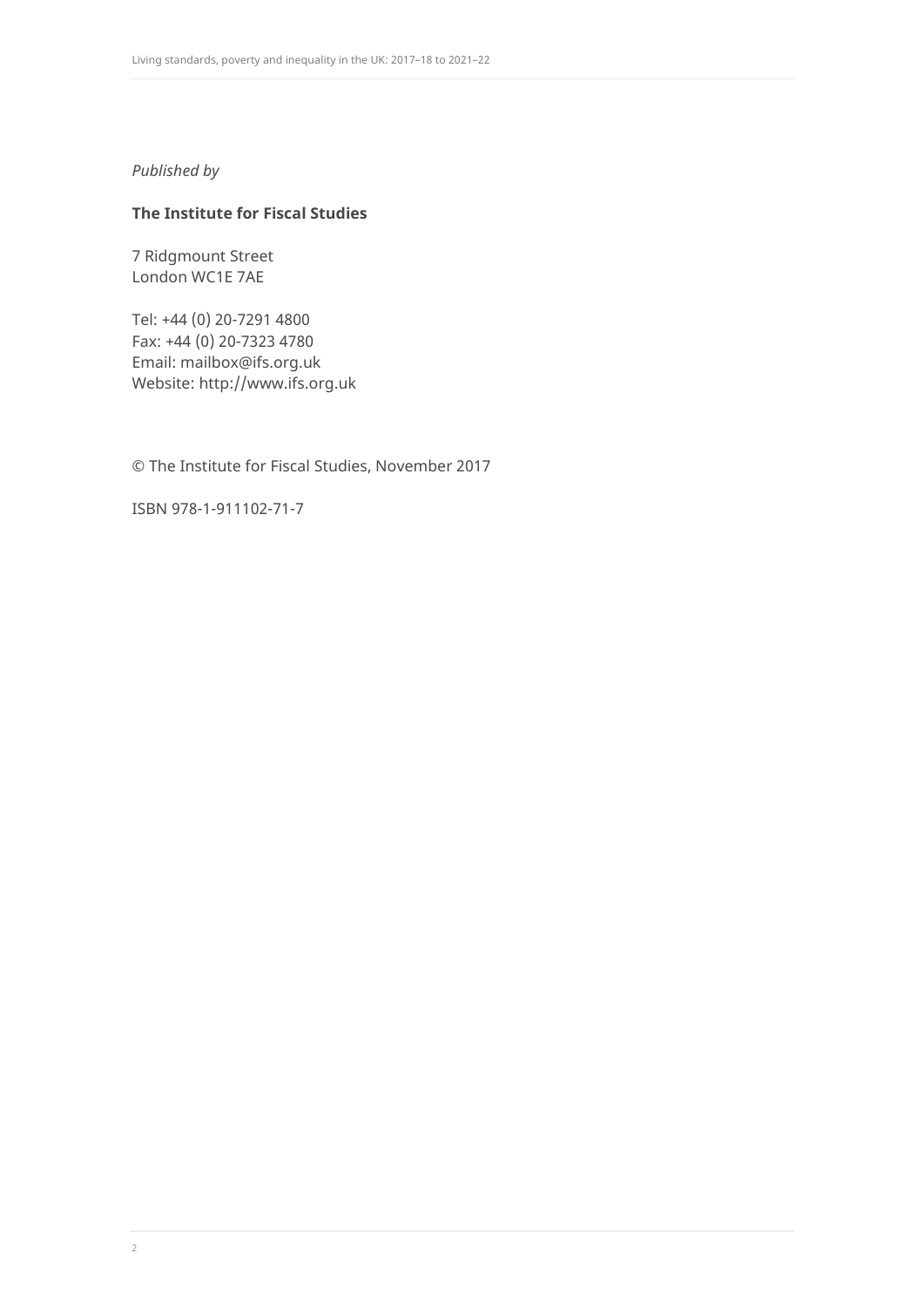## **Preface**

The Joseph Rowntree Foundation has supported this project as part of its programme of research and innovative development projects, which it hopes will be of value to policymakers, practitioners and service users. The facts presented and views expressed in this report are, however, those of the authors and not necessarily those of the Foundation. Neither are the views expressed necessarily those of the other individuals or institutions mentioned here, including the Institute for Fiscal Studies (IFS), which has no corporate view. Co-funding from the ESRC-funded Centre for the Microeconomic Analysis of Public Policy at IFS (grant number ES/M010147/1) is also very gratefully acknowledged.

Data from the Family Resources Survey were made available by the Department for Work and Pensions, which bears no responsibility for the interpretation of the data in this report. The Labour Force Survey data were supplied through the UK Data Archive. The data are Crown Copyright and reproduced with the permission of the Controller of HMSO and Queen's Printer for Scotland. The Households Below Average Income data prior to 1994–95 were constructed from the Family Expenditure Survey. These data are available from the UK Data Archive.

The authors would like to thank Les Allenby, Helen Barnard, Carl Emmerson, Paul Johnson and Robert Joyce for their helpful comments. Any errors and all views expressed are those of the authors.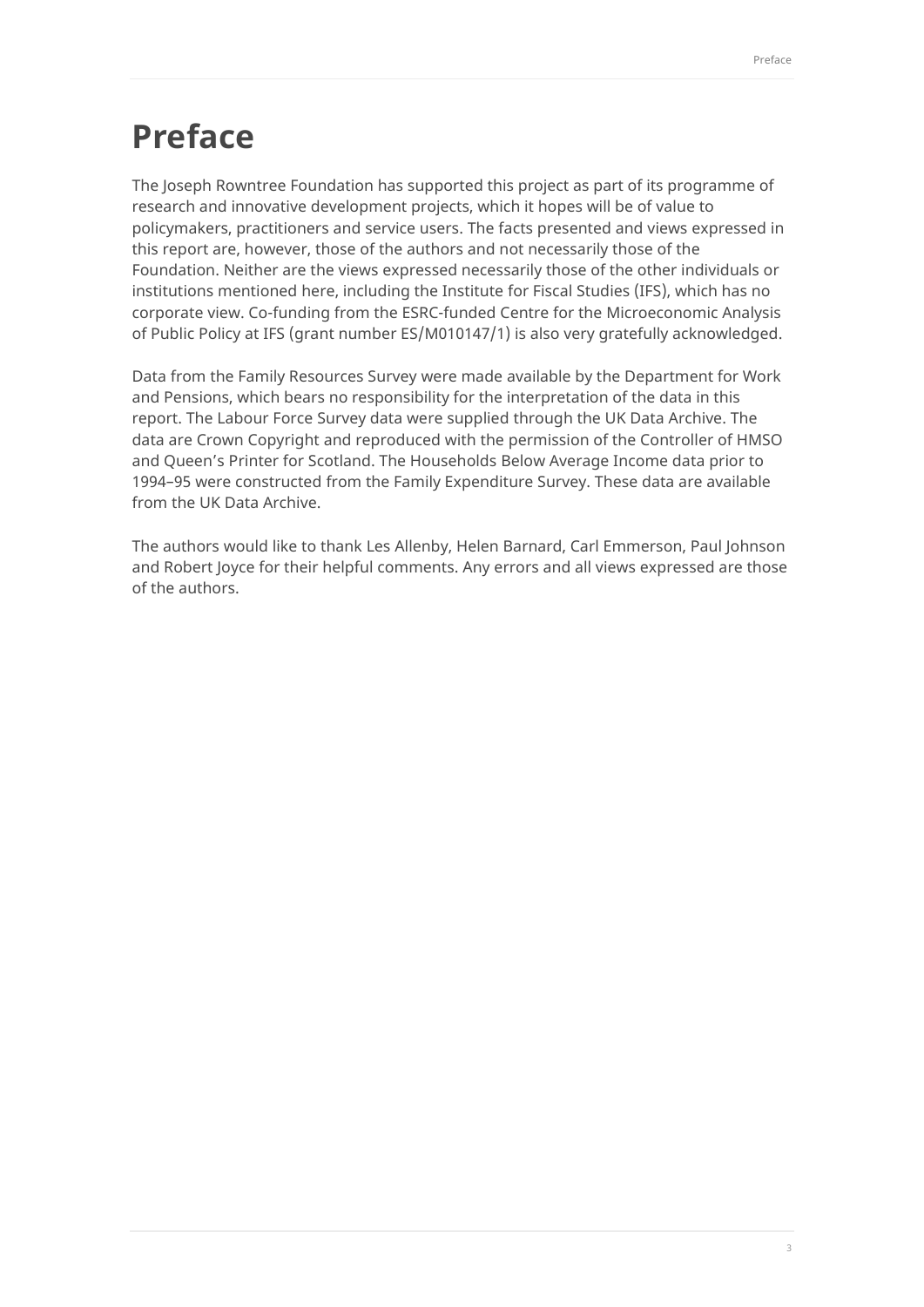# **Contents**

| <b>Executive summary</b> |                                              | 5  |
|--------------------------|----------------------------------------------|----|
| $\mathbf{1}$ .           | <b>Introduction</b>                          | 8  |
| 2.                       | <b>Central projection</b>                    | 10 |
|                          | 2.1 Median income and inequality             | 10 |
|                          | 2.2 UK poverty                               | 12 |
|                          | 2.3 Regional poverty                         | 16 |
| 3.                       | The effect of direct tax and benefit reforms | 23 |
| 4.                       | <b>Conclusion</b>                            | 29 |
| <b>Appendix A</b>        |                                              | 31 |
| <b>Appendix B</b>        |                                              | 33 |
| <b>Appendix C</b>        |                                              | 34 |
| <b>References</b>        |                                              | 35 |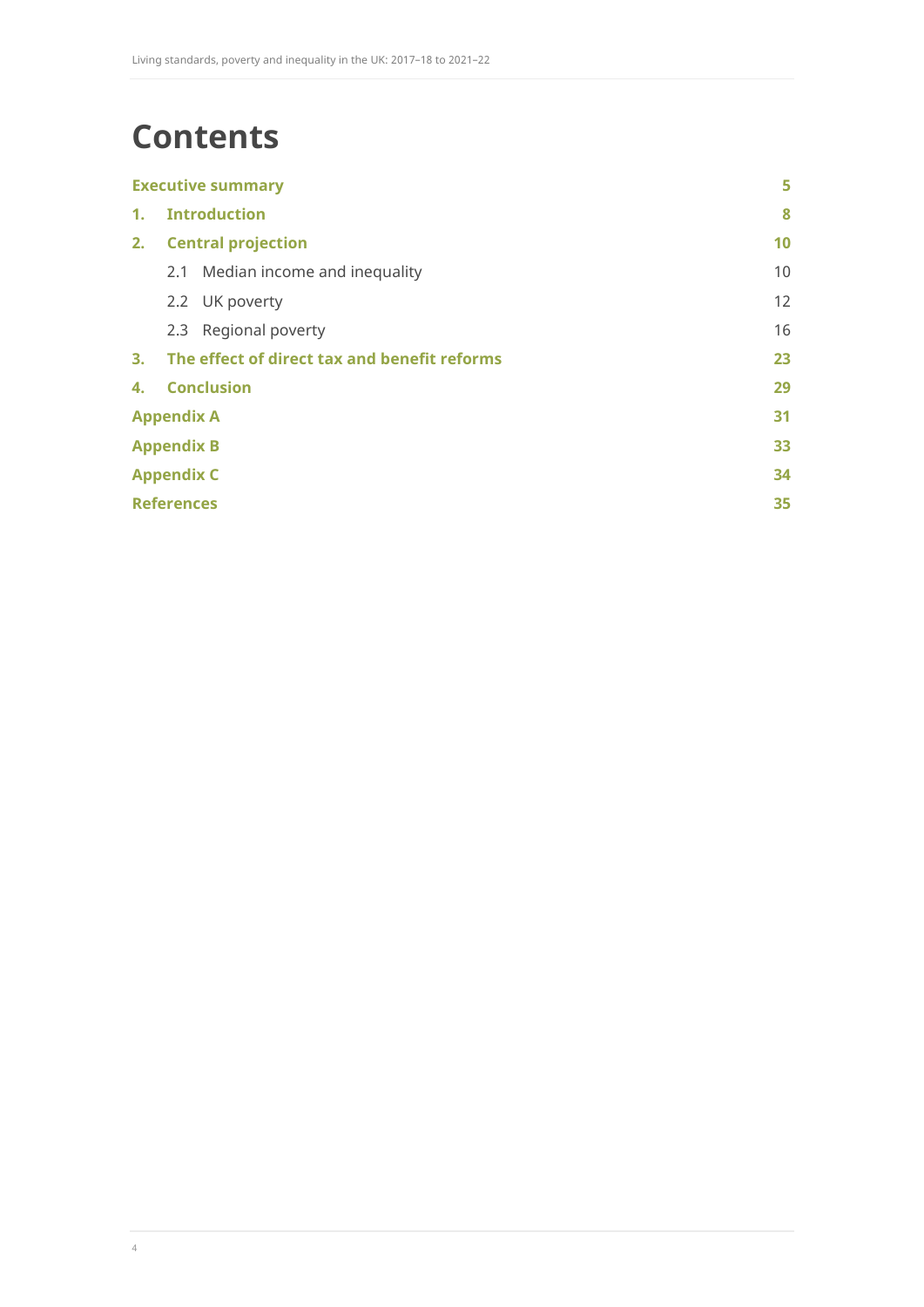## <span id="page-5-0"></span>**Executive summary**

Debates over living standards, poverty and inequality in the UK are often hampered by the fact that official data on household incomes are available only with a significant lag. Currently, the latest statistics are for 2015–16. In this report, we attempt to fill this gap by estimating what has happened since 2015–16 to household incomes and poverty rates. We also look at how they might evolve up to 2021–22 if current tax and benefit policy plans are kept to and if the macroeconomic forecasts from the Office for Budget Responsibility (OBR) – for things such as earnings and employment – were correct. There is, of course, significant uncertainty around any macroeconomic forecasts, and hence around any projection of future trends in household incomes based on those forecasts. Notably, the OBR has already indicated that it will downgrade its forecast for productivity – the key driver of earnings – at the Budget later this month. Such a downgrade would leave our projections for median income (based on the OBR's March forecast) looking optimistic. However, our poverty projections, and those for relative poverty in particular, are less sensitive to forecast earnings growth.

We also report projections at a regional level and indicate what characteristics of those regions drive different projected trends in poverty rates. Further, we project how the government's planned direct tax and benefit reforms are likely to affect poverty rates across the country.

### **Key findings**

**Real median income is projected to grow by around 5% between 2015–16 and 2021–22 – but this is highly sensitive to future earnings growth.**

Real median income in 2015–16 (latest data) stood 3.7% above its pre-recession level. We project that median income has grown by around 1% in total over the past two years and will grow by around 4% in total over the next four years. This is very slow growth by historical standards, and would leave real median income in 2021– 22 around 20% lower than if growth since 2007–08 had continued in line with the long-run trend. But these projections depend upon what happens to pay: our previous report showed that for every percentage point (ppt) that earnings growth differs from the OBR expectation, median income growth differs by 0.6ppts per year.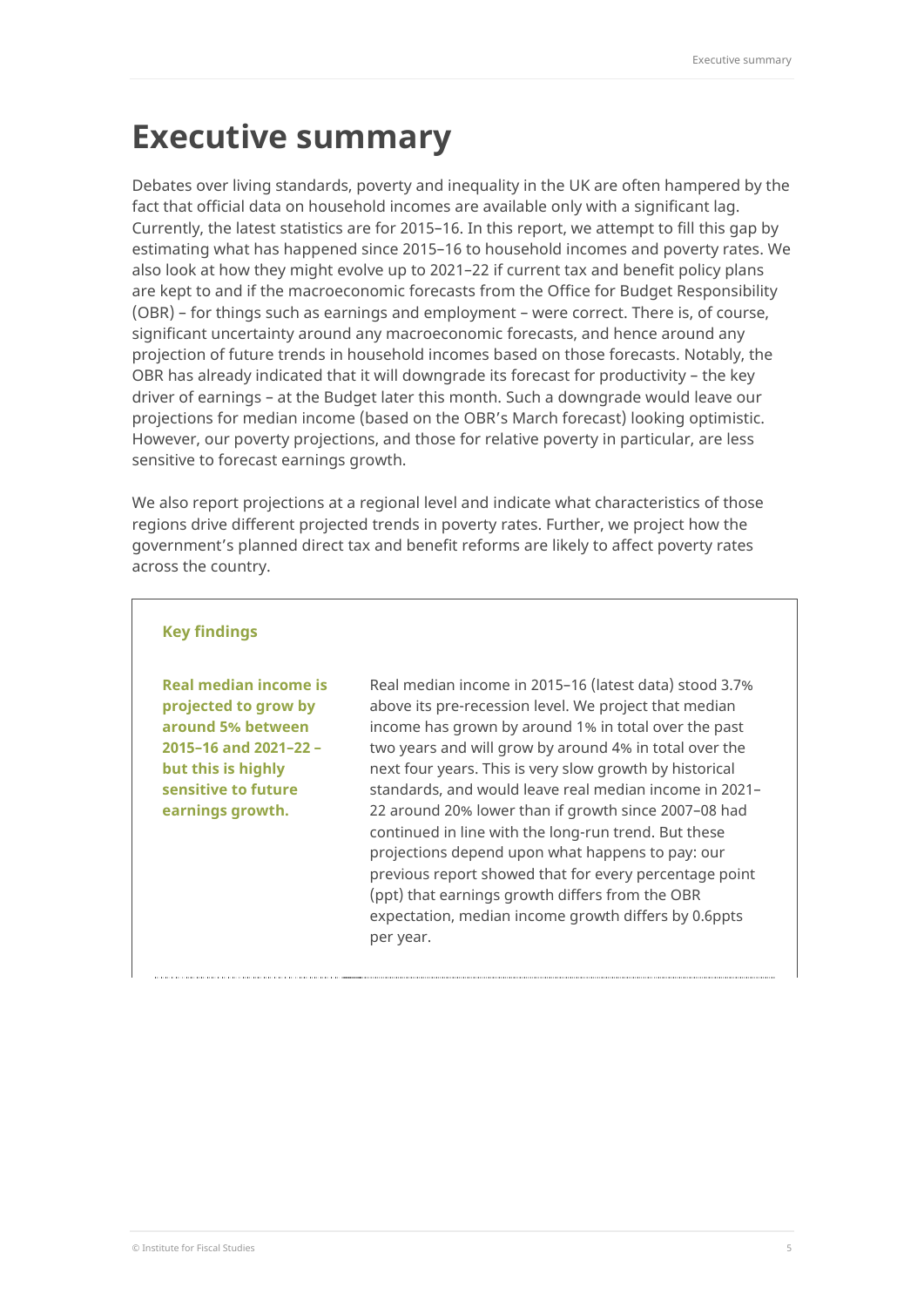### **While income inequality has fallen since the recession, it is projected to rise over the next four years.**

Between 2007–08 and 2015–16, real incomes rose by 7.7% at the  $10^{th}$  percentile but fell at the  $90^{th}$  percentile. However, this trend is projected to be reversed over the next four years, as real earnings growth boosts the incomes of high-income households and working-age benefits are cut. This is especially true if incomes are measured after housing costs have been deducted: we project that AHC incomes below the 20<sup>th</sup> percentile will fall in real terms between 2015–16 and 2021–22. However, the future path of inequality is highly dependent upon the distribution of growth in workers' earnings, which is itself highly uncertain.

**The official rate of relative AHC poverty is projected to rise by over 2ppts between 2015–16 and 2021–22.** 

All of the projected increase in relative poverty is driven by relative child poverty, which is projected to increase by almost 7ppts. The relative poverty rates among pensioners and working-age non-parents are projected to remain fairly constant. Planned tax and benefit reforms account for about a third of the projected increase in relative poverty.

**With real incomes of poor households stagnant or falling, the official rate of absolute AHC poverty is projected to remain roughly unchanged between 2015–16 and 2021–22, but to increase for children.** 

These projections are somewhat sensitive to the path and distribution of future earnings growth, but tax and benefit policies also matter: planned reforms are projected to increase absolute poverty by about 1ppt. Absolute child poverty is projected to rise by around 4ppts, primarily due to the impact of planned reforms. Absolute pensioner poverty is projected to fall by over 2ppts, due in large part to the fact that beyond 2018 the basic state pension and pension credit are projected to rise in line with earnings.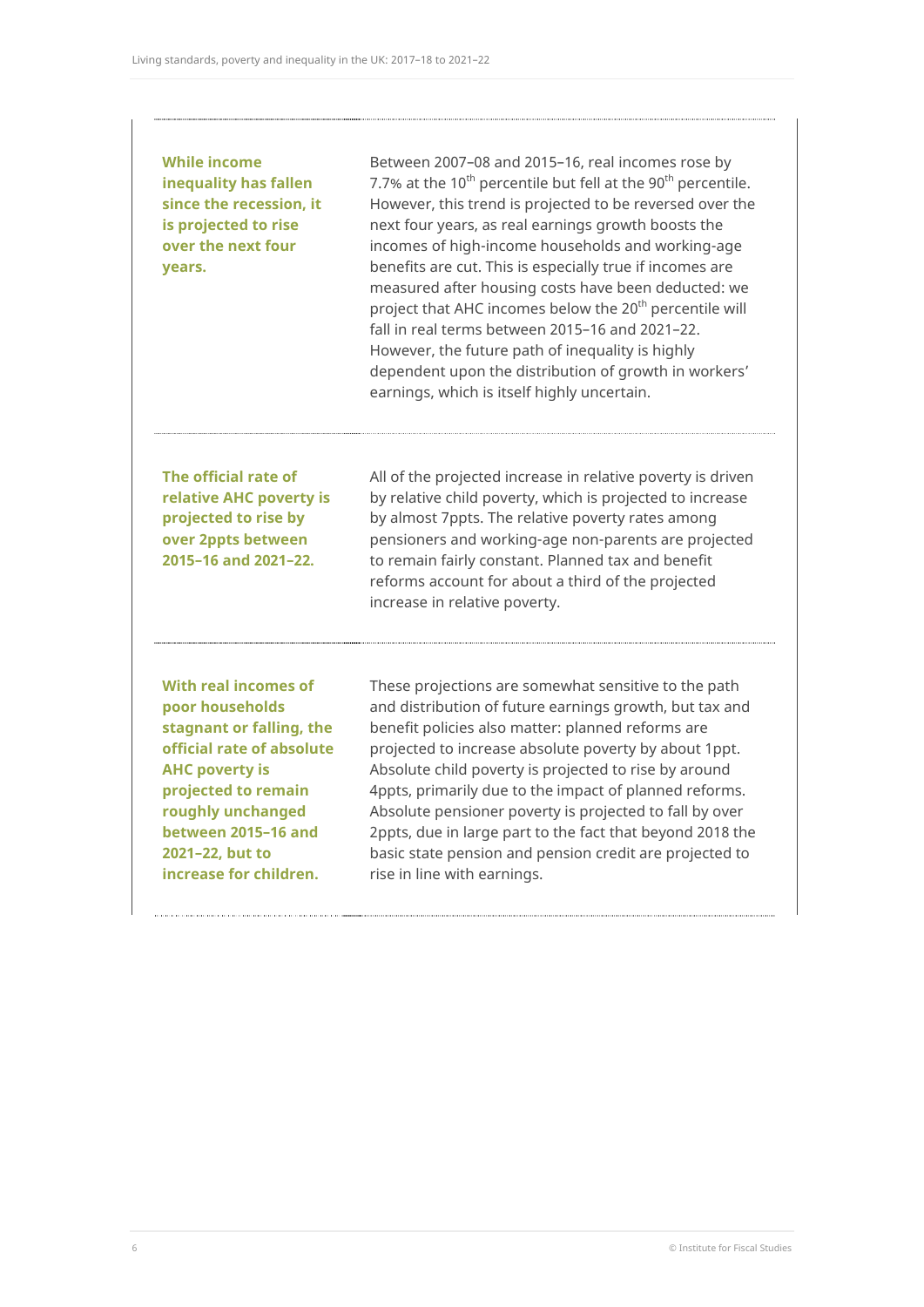### **Different regions face differing prospects for overall absolute poverty, but all are projected to see absolute child poverty rise between 2013–2015 and 2019–2021.**

Absolute poverty is projected to fall in southern regions, the East, Yorkshire & the Humber and Scotland, but rise in the North East, the North West, Wales, Northern Ireland and the Midlands. Although absolute child poverty is projected to increase in each nation and English region, the largest projected rises are in the North East, East Midlands and Wales, which see increases of at least 5ppts. With the exception of London, poverty is generally projected to rise more in areas where it is already higher. The relative fortunes of different regions could be different from our projections if there is significant geographical variation in future growth in rent or pay.

**Differences in projected poverty trends across the country are partly driven by the share of income that lowincome families get from earnings.** 

Working-age families in poverty or just above the poverty line in regions such as London and the South East get over half of their income from earnings, whereas those in the North East get only about a third (with most of the rest of their income coming from benefits). Families that are more dependent on benefits are more exposed to benefit cuts, and gain less when real earnings rise.

**The projected impact of upcoming tax and benefit reforms on poverty varies across regions, partly due to the differing effects of limiting the child element in tax credits and universal credit to the first two children in a family.** 

This 'two-child limit' is projected to increase overall absolute poverty by a little under 1ppt and absolute child poverty by over 2ppts. Some regions are affected much more heavily than others: Northern Ireland and the West Midlands, with twice as many large poor families as Scotland and the South West, are projected to see a larger increase in poverty as a result of the policy.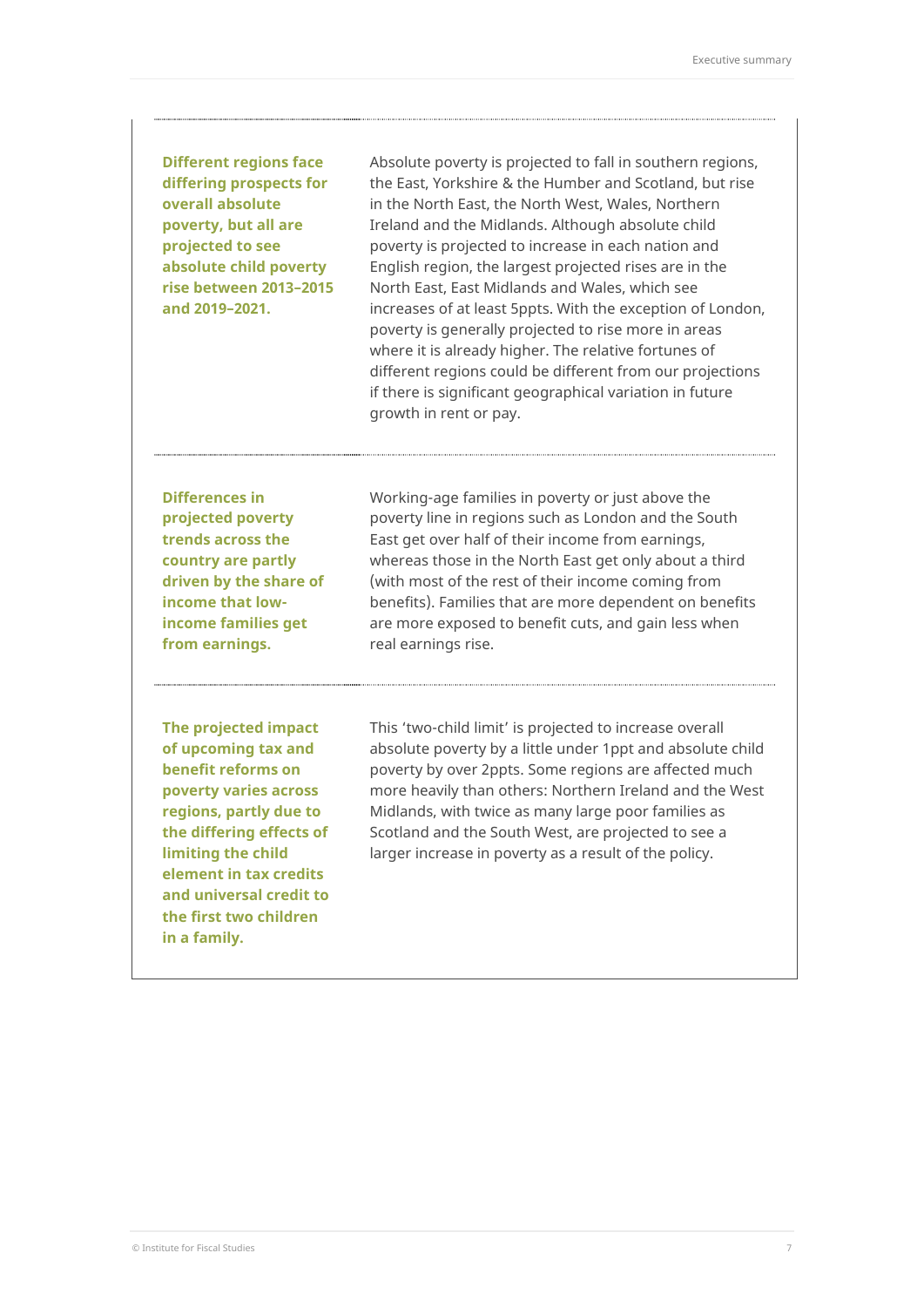# <span id="page-8-0"></span>**1. Introduction**

Since the Great Recession, growth in household incomes has been weak. Between 2007–08 and 2015–16 (the latest data available), real median equivalised household income grew by just 3.7%. This poor performance is largely due to the sharp falls and limited recovery of real earnings, which remain below their pre-recession peak. As is well documented,<sup>[1](#page-8-1)</sup> this period of weakness in real earnings has coincided with meagre productivity growth, with the latter no doubt being a key cause of the former.

However, not all groups of households have seen the same changes in their income. While real incomes at the 10<sup>th</sup> percentile of the distribution have increased by 7.7% since 2007– 08, they have fallen slightly at the  $90<sup>th</sup>$  percentile. Inequality has therefore decreased over the period – though this fall is considerably smaller if one measures incomes after deducting housing costs.

As the incomes of low-income households have risen faster than median income, relative poverty – defined as the proportion of those with an income of less than 60% of the median – has fallen slightly. Absolute poverty – defined using a fixed real poverty line – has also declined over the period, although by a relatively small amount by historical standards.

A challenge in assessing trends in living standards, poverty and inequality in the UK is that official data on household incomes are released with a significant time lag. At the time of writing, the latest available data cover the financial year 2015–16. In this report, we project changes in household incomes up to the present, based on what we know about changes in earnings and other sources of income from other data and on changes to the direct tax and benefit system. We then provide projections of future trends up to 2021–22. Since we do not produce our own forecasts for key determinants of incomes such as earnings and employment, these projections are our estimates of what would happen to incomes under current policy plans if the latest macroeconomic forecasts (March 2017) from the Office for Budget Responsibility (OBR) were correct. We discuss in the main body of the report which aspects of our projections are more or less sensitive to deviations from these forecasts.

There have not been substantial changes in the macroeconomic or policy environment since our last report in March of this year.<sup>[2](#page-8-2)</sup> The OBR made only small changes to its macroeconomic forecast between its November 2016 and March 2017 reports,<sup>[3](#page-8-3)</sup> and the government has announced little in terms of further direct tax and benefit policy reforms. As these are the major inputs to our projection, our headline projections for UK median income, inequality and poverty are little changed. Our focus in this report is therefore looking beneath the national picture to examine the prospects for different regions, particularly in terms of poverty rates. [4](#page-8-4)

<sup>1</sup> For example, see Haldane (2017).

<span id="page-8-2"></span><span id="page-8-1"></span><sup>2</sup> Hood and Waters, 2017a.

<span id="page-8-3"></span><sup>3</sup> Office for Budget Responsibility, 2016 and 2017a.

<span id="page-8-4"></span><sup>4</sup> We therefore focus less on projections for median income and inequality at the national level. Interested readers can consult our previous report (Hood and Waters, 2017a), where the projections are broadly similar to those in this report but the commentary has a greater emphasis on median income and inequality at the national level.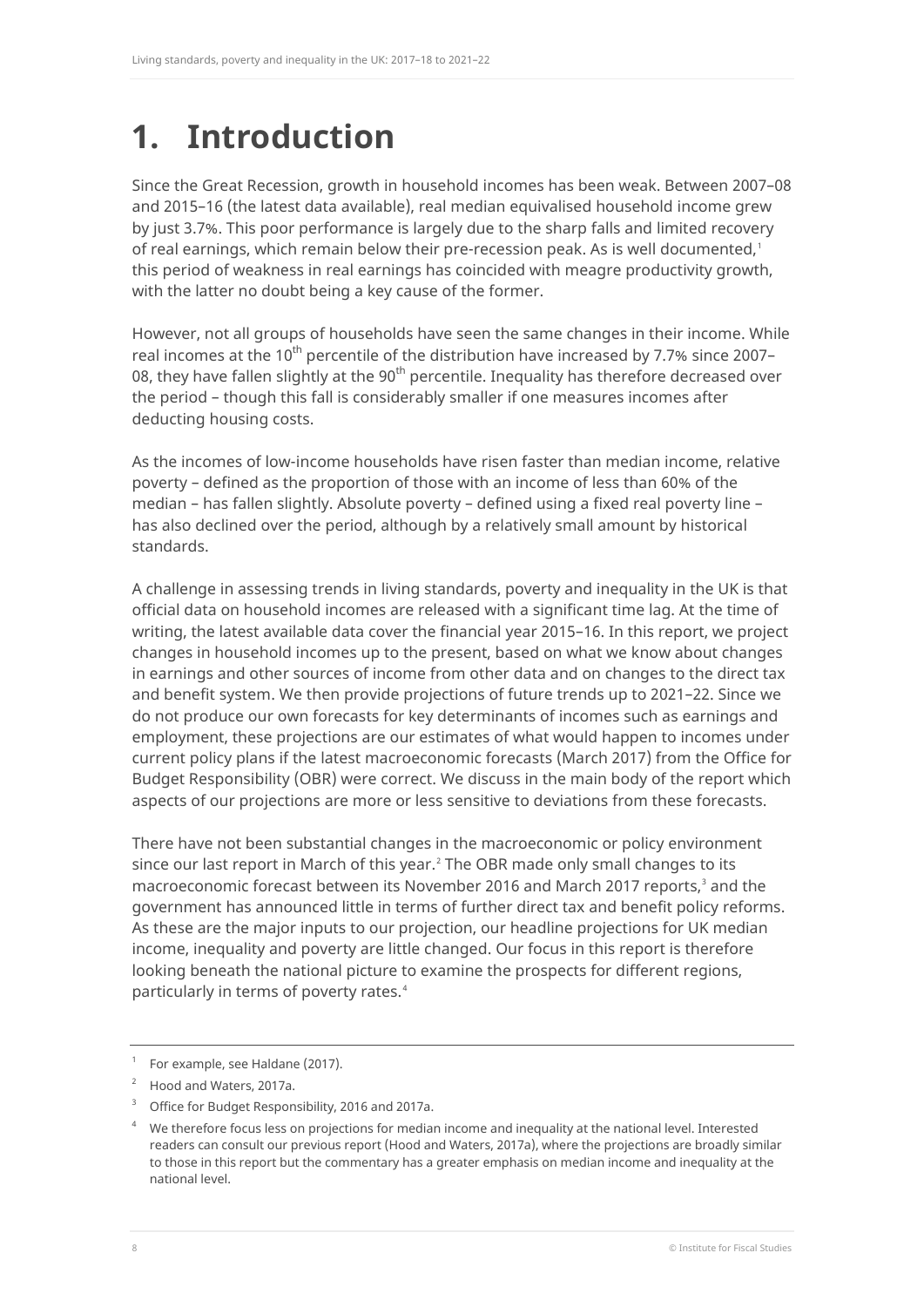Projecting regional incomes and poverty rates raises particular challenges. First, the sample sizes for particular regions in the data we use can be small. We deal with this by projecting each future year using three years of base data (as opposed to just one) and then averaging the results. This is discussed in more detail in [Appendix A.](#page-31-0) Second, since we lack official regional forecasts for the key macroeconomic variables our model uses (earnings, employment, rents, etc.), we need to make an assumption about what will happen to these variables in each region. Our approach is to assume that the growth rate in each region is the same as the national growth rate forecast by the OBR. Naturally, the real world is unlikely to follow such a simple path. But the historical data in the Family Resources Survey (FRS) indicate that, while there are certainly substantial differences in the *levels* of these variables across regions (for example, rents are higher in London), there is little evidence of systematic differences in the *growth rates*. As a result, we take uniform growth rates to be a neutral assumption. It is interesting that even with uniform growth rates in these key variables, we project significant differences in poverty trends in different regions, driven by their different levels of exposure to earnings growth and various benefit cuts.

In addition to the uncertainty around regional differences, there are also several sources of uncertainty in the national projections. The OBR's macroeconomic forecasts are a key input to our model, and – as with any such forecasts – these come with a high degree of uncertainty attached. Government policy may deviate from its current plans, or benefit changes may be rolled out at a different rate from that expected. Year-to-year sampling variation in the official household income data could also cause the out-turn results to differ from our projections. Hence, this report should be used as a guide to the broad trends we might expect, rather than being interpreted as a precise projection. [5](#page-9-0)

Throughout our analysis, we measure income in the same way as the official Households Below Average Income (HBAI) statistics: at the household level, after deducting taxes and adding on state benefits and tax credits, and rescaled ('equivalised') to take into account the fact that households of different sizes and compositions have different needs. We consider incomes measured both before and after housing costs are deducted (BHC and AHC). All cash figures are given in 2017–18 prices.

The rest of this report proceeds as follows. Chapter 2 presents our projections for UK living standards and inequality through to 2021–22, as well as our projections for poverty at both the national and regional levels. In Chapter 3, we turn to consider the effects of this government's planned direct tax and benefit reforms on regional poverty. Chapter 4 concludes.

<span id="page-9-0"></span><sup>5</sup> For a more detailed discussion of the uncertainties around our projections, see section 2.5 in Hood and Waters (2017a).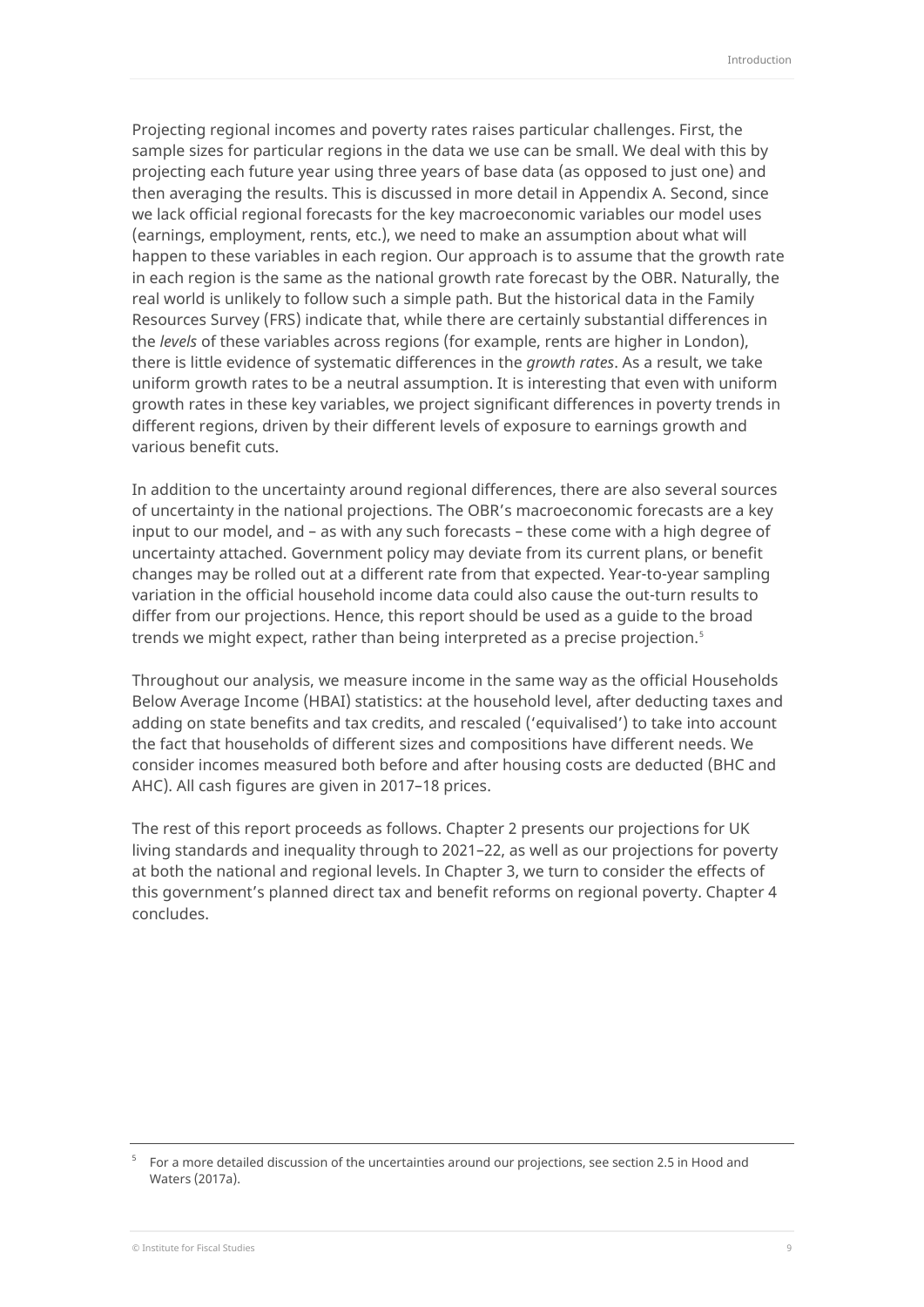# <span id="page-10-0"></span>**2. Central projection**

In this chapter, we provide our projections for UK median income, inequality and poverty under the government's current policy plans. We then describe our projections for poverty at the regional level and analyse how the concentration of poverty by local deprivation level might evolve over the next four years.

For the sake of brevity, in the rest of the report we refer to fiscal years by their first calendar year – for example, 2017–18 is referred to as 2017.

## <span id="page-10-1"></span>**2.1 Median income and inequality**

Our projection for median income is highly dependent upon the OBR's forecast for the future of earnings growth. In Hood and Waters (2017a), we show that for every percentage point (ppt) that earnings growth differs from the OBR expectation, our projection for median income growth per year differs by about 0.6ppts. Thus, uncertainty about the future of earnings translates to uncertainty about the future of median income growth. Notably, in its latest *Forecast Evaluation Report*, [6](#page-10-3) the OBR stated that it is likely to reduce its expectations for productivity – the key driver of earnings – in its next forecast. Should earnings turn out to be weaker than the OBR previously expected, our projections for median income growth would be weaker too.

[Figure 2.1](#page-10-2) shows real household median income in the UK since 1961 (indexed to 100 in 2007), together with our projections through to 2021. It also shows the path median income would have taken had it grown in line with the average annual growth between 1961 (the first year in our consistent series of income data) and 2007.



<span id="page-10-2"></span>**Figure 2.1. Index of real median BHC income (2007 = 100)**

Source: Authors' calculations using Family Resources Survey and Family Expenditure Survey, various years, and projections for 2016 to 2021 using TAXBEN and assumptions specified in the text.

<span id="page-10-3"></span>6 Office for Budget Responsibility, 2017b.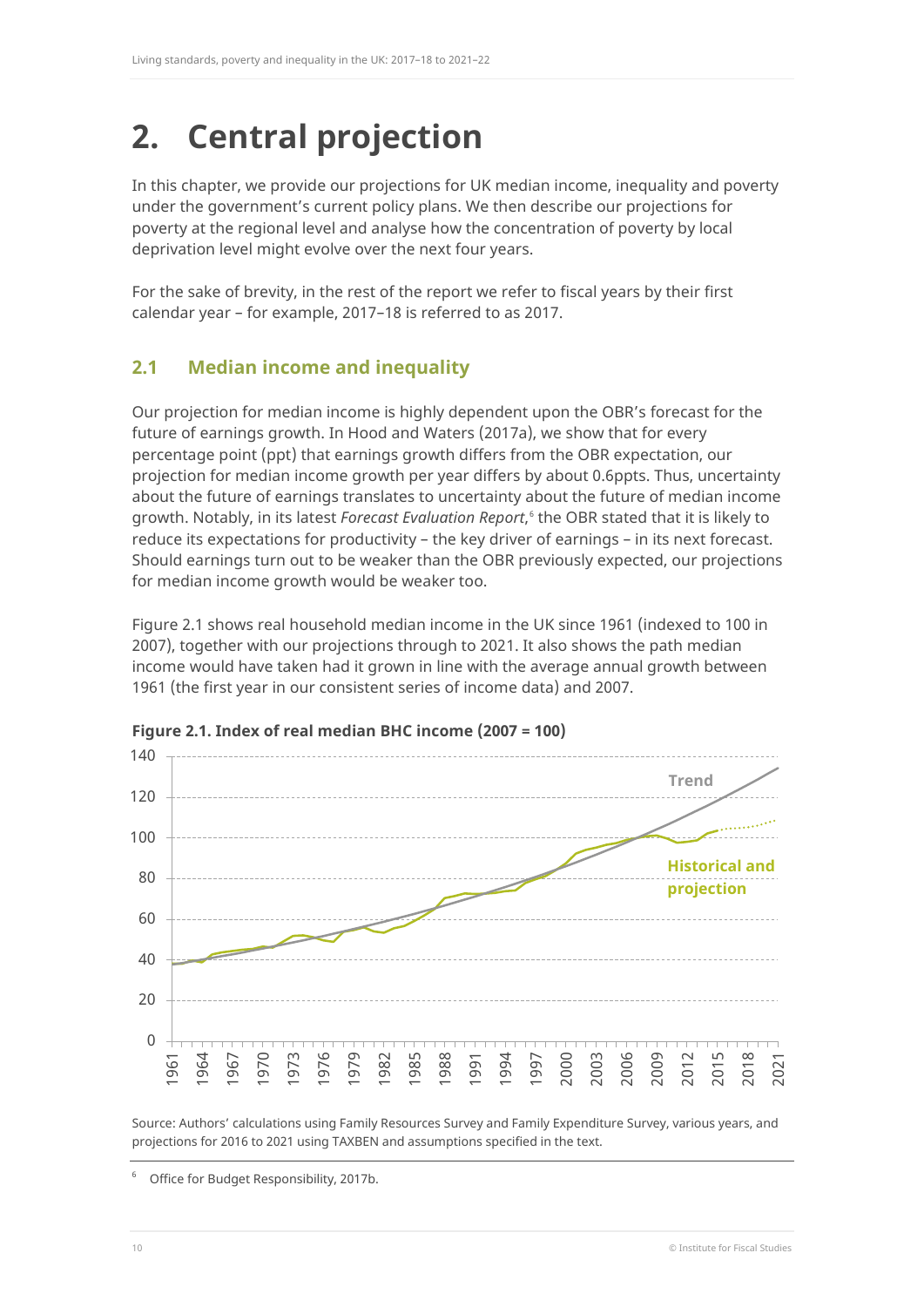Focusing first on the period since 2007, the figure shows that the weakness in income growth since the recession is without recent historical precedent: between 2007 and 2015, median income grew by an average of 0.5% per year, compared with the historical average of around 2% per year. This weakness was driven by sharp falls in real earnings seen during and following the recession, and a slow recovery in the years since.

The figure also shows that the divergence between actual and trend median income is projected to continue to widen, with incomes growing by just 5.1% between 2015 and 2021, or 0.8% per year. This weakness is primarily explained by the OBR's labour market forecast, a key driver of our projections. In its latest *Economic and Fiscal Outlook*, [7](#page-11-0) the OBR forecasts slow earnings growth, as it expects uncertainty created by the vote to leave the EU to reduce firm investment, which will in turn reduce workers' productivity. At the same time, the OBR expects inflation to remain above the Bank of England's 2% target until the middle of 2019, thanks both to the depreciation of sterling feeding through to higher prices for UK consumers and to rises in the price of crude oil boosting petrol prices. Furthermore, the OBR forecasts a small decline in the employment rate, mainly due to the ageing of the population. Taken together, these factors imply slow growth in total real earnings and thus in median income.

Finally, the figure also provides the long-run context of these income changes. While income growth has been, and is projected to continue to be, weak relative to historical standards, the level of real median income in 2021 is nonetheless set to be higher than ever before – twice as high as in 1979 and nearly three times as high as in 1961.

We now turn to our projections for inequality, which show how these changes to average incomes are spread across the distribution. In these projections, we assume that all workers earning above the National Living Wage see an equal proportional rise in earnings (though we make an adjustment for public sector workers). If instead future earnings growth is concentrated among high- or low-income households, the picture for inequality could differ substantially from our projections.

[Figure 2.2](#page-12-1) shows historical and projected trends in the '90:10 ratio' – a measure of inequality that is calculated as the ratio between net equivalised household income at the  $90<sup>th</sup>$  and  $10<sup>th</sup>$  percentiles of the distribution – on both a before- and after-housing-costs basis (BHC and AHC). The figure shows that income inequality on this measure has fallen since the beginning of the recession. On an AHC basis it fell by 0.1 to 5.2 between 2007 and 2015, while on a BHC basis it fell by 0.3 to 3.9. Two factors explain this trend. First, as real earnings make up a larger proportion of income for higher-income households, the falls in real earnings in the wake of the recession tended to affect high-income households more than low-income ones. Second, while cuts to benefits have reduced incomes at the bottom end of the income distribution to some degree, average working-age benefit receipt was essentially unchanged in real terms between 2007 and 2015.<sup>[8](#page-11-1)</sup> This is partly attributable to several policies that tended to increase benefit awards in real terms: most benefits were linked to the higher RPI inflation rate rather than the CPI one until 2010; the child element of child tax credits was overindexed during the recession and in 2011; and the real value of many benefits rose substantially in 2012 as inflation fell rapidly.

<span id="page-11-0"></span> $7$  Office for Budget Responsibility, 2017a.

<span id="page-11-1"></span><sup>8</sup> Cribb et al., 2017.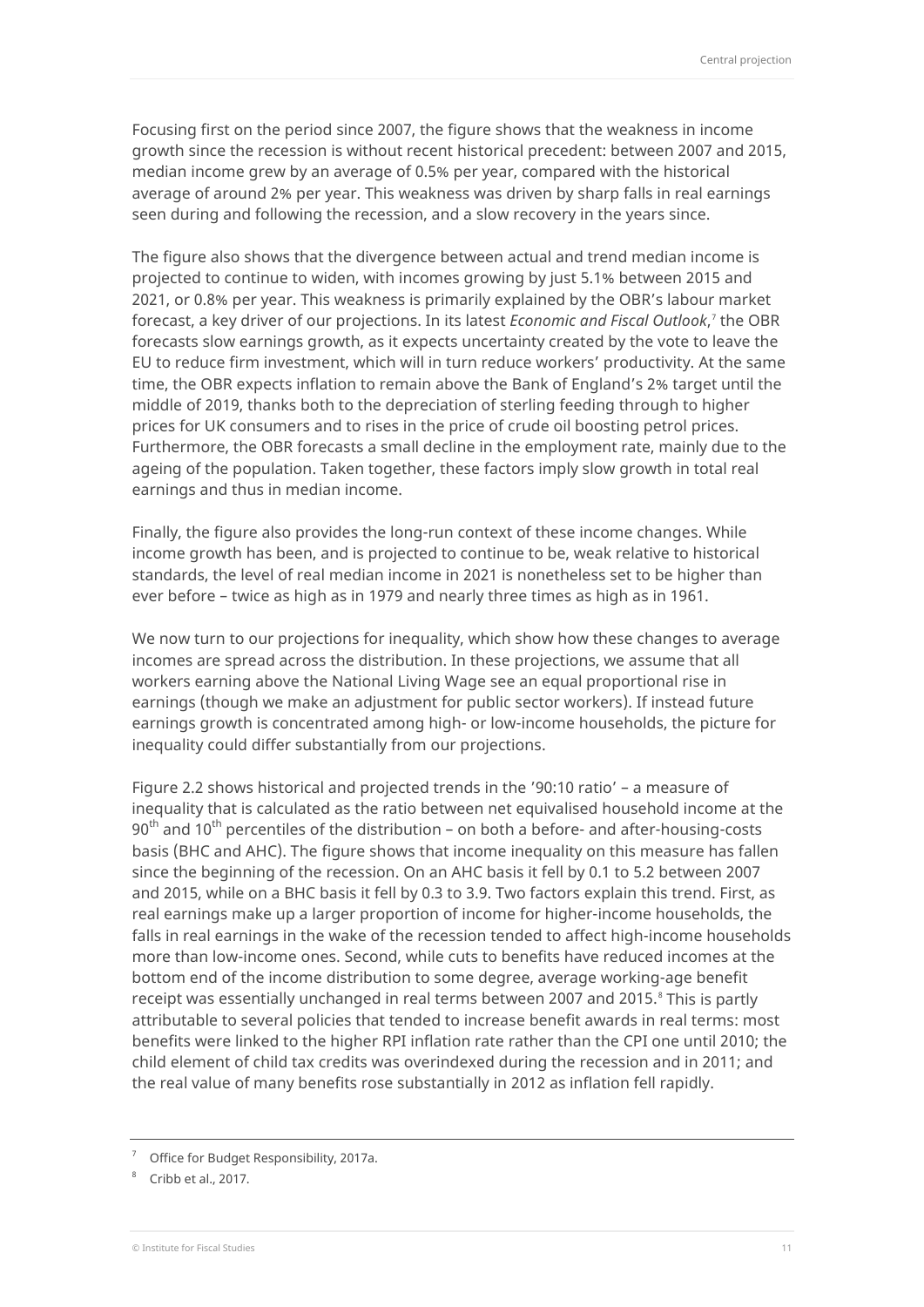

#### <span id="page-12-1"></span>**Figure 2.2. 90:10 ratios, AHC and BHC**

Source: Authors' calculations using Family Resources Survey and Family Expenditure Survey, various years, and projections for 2016 to 2021 using TAXBEN and assumptions specified in the text.

Looking forward, we project an increase in income inequality. Similar factors to those that explained the fall in inequality in recent years explain the projected rise in future years. First, the OBR forecasts that real earnings will increase – albeit slowly – something that tends to increase inequality since earnings make up a larger share of income for higherincome households. Second, planned benefit cuts will affect low-income households more than high-income ones.

The figure also shows that our projection is for the rise in inequality to be sharper on an AHC basis, with the 90:10 ratio increasing by 0.9 on an AHC basis and by 0.5 on a BHC basis. This reflects different trends in housing costs across the income distribution. The OBR expects real housing costs to rise between 2015 and 2021, with rents up 1.4% and mortgage interest payments up 5%. Since housing costs make up a larger share of incomes for low-income households, their AHC incomes are affected to a greater degree by any rise in real housing costs.

The result of these trends is that, when measured on an AHC basis, income is projected to increase by 10% at the 90<sup>th</sup> percentile in real terms between 2015 and 2021, but fall by 7% at the 10<sup>th</sup> percentile – and in fact fall for the bottom fifth of the income distribution.

## <span id="page-12-0"></span>**2.2 UK poverty**

We now focus on the implications of these projections for national poverty rates. Throughout, we measure and project poverty as measured in the official HBAI statistics. We define an individual as being in relative poverty if their equivalised household income is less than 60% of the median income in that year. This is termed relative poverty because the poverty line varies from year to year as median income changes – if median income goes up, then so does the poverty line. Essentially, changes in the relative poverty rate are informative about whether poorer households are keeping up with those in the middle of the distribution. We define an individual as being in absolute poverty if their household income is less than 60% of real median income in 2010 (the absolute poverty line used by the government). Changes in the absolute poverty rate are informative of changes in the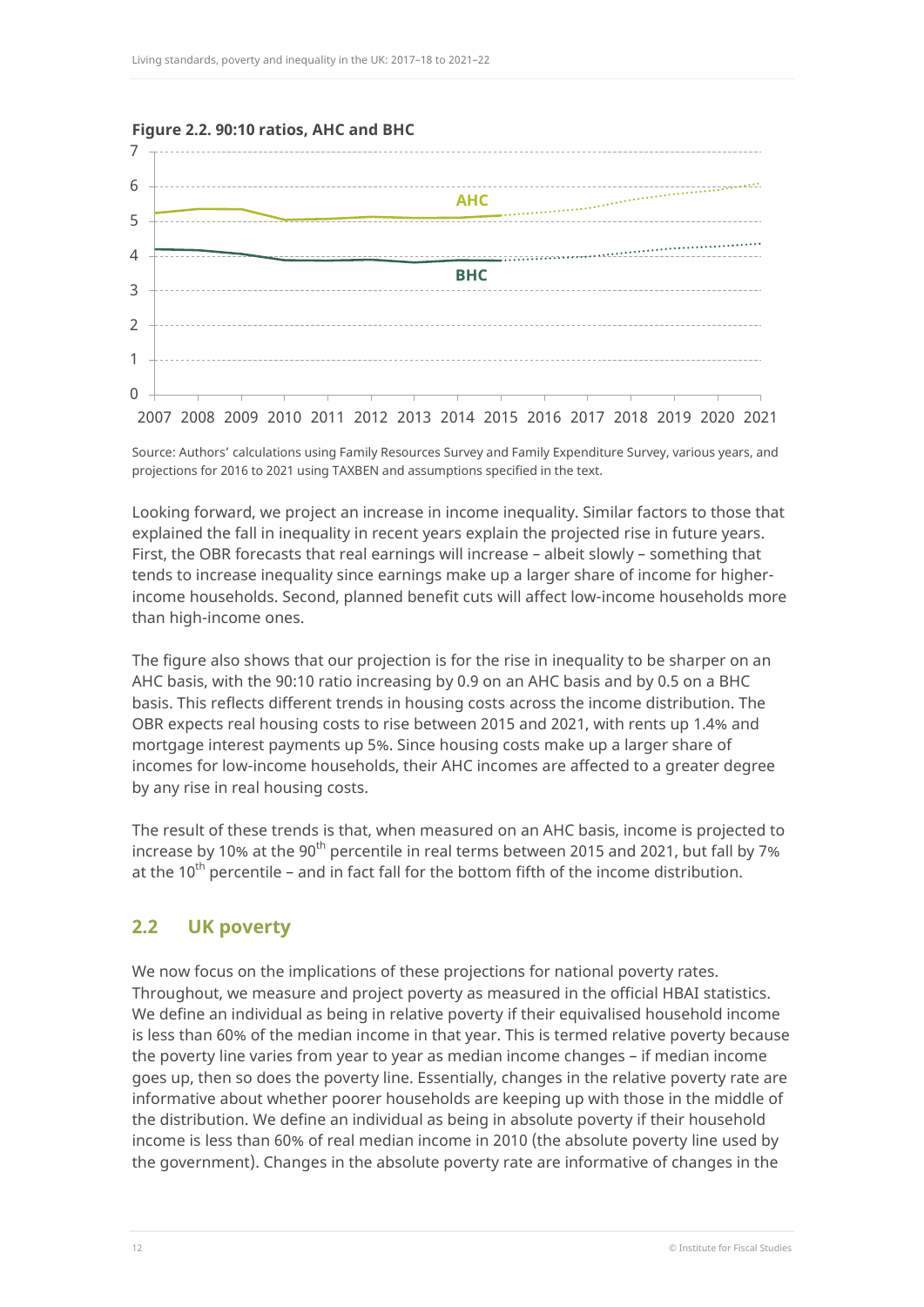real incomes of low-income households, irrespective of trends in the incomes of other households. In this section, we focus on the rates of relative and absolute poverty; projections for the numbers of individuals of different types in poverty can be found in the online appendix.<sup>[9](#page-13-1)</sup>

In Hood and Waters (2017a), we showed that relative poverty is very insensitive to average earnings growth rates, as higher earnings growth raises the relative poverty line as well as the income of low-income households. Absolute poverty is somewhat more sensitive, but low-income households are also substantially affected by changes in benefit policy. The future path of policy therefore represents a key uncertainty in these projections: changing policies, and the speed at which benefit claimants are transitioned to universal credit differing from current forecasts, are major reasons why actual future poverty rates might diverge from our projections.

Income poverty can be measured both before and after housing costs have been deducted. In the following analysis, we focus on changes in poverty measured on an AHC basis, for reasons explained in [Box 2.1.](#page-13-0) Tables showing equivalent statistics to those in this section on a BHC basis are available in the online appendix – though, for the statistics reported, trends in both measures are similar.

#### <span id="page-13-0"></span>**Box 2.1. Income measurement for poverty statistics**

In this report, we focus on AHC income poverty for three main reasons.

First, while to some extent the cost of housing is a choice and it reflects the quality of housing enjoyed, for some relatively poor groups (particularly social housing tenants) this is less likely to be a reliable rule of thumb.

Second, for many of those on housing benefit (HB), their HB receipt rises and falls in line with their rent. $a<sup>a</sup>$  For these households, a rise in rent would increase their BHC income by increasing their HB, but without their standard of living changing – a fact captured by the AHC measure, which nets off the increase in rent. This issue is of particular importance in the period we are projecting: at Summer Budget 2015, the government announced that for each year between 2016–17 and 2019–20, English social rents would fall by 1% in nominal terms. Since this will also reduce claimants' HB entitlement, their incomes measured on a BHC basis will fall, leading to an increase in measured poverty. AHC income measures avoid this undesirable effect by netting out the fall in rents and the fall in HB.

Third, more recently, housing cost trends have been very different for low- and highincome groups, so the distinction between BHC and AHC measures has become particularly important.

<sup>a</sup> A complication here is that local housing allowance (LHA) rates cap HB receipt for private renters (and, from 2019, some social renters). For households caught by the cap, an increase in rent will not be met with an offsetting increase in HB.

<span id="page-13-1"></span>9 Available at [https://www.ifs.org.uk/publications/100](https://www.ifs.org.uk/publications/10006)30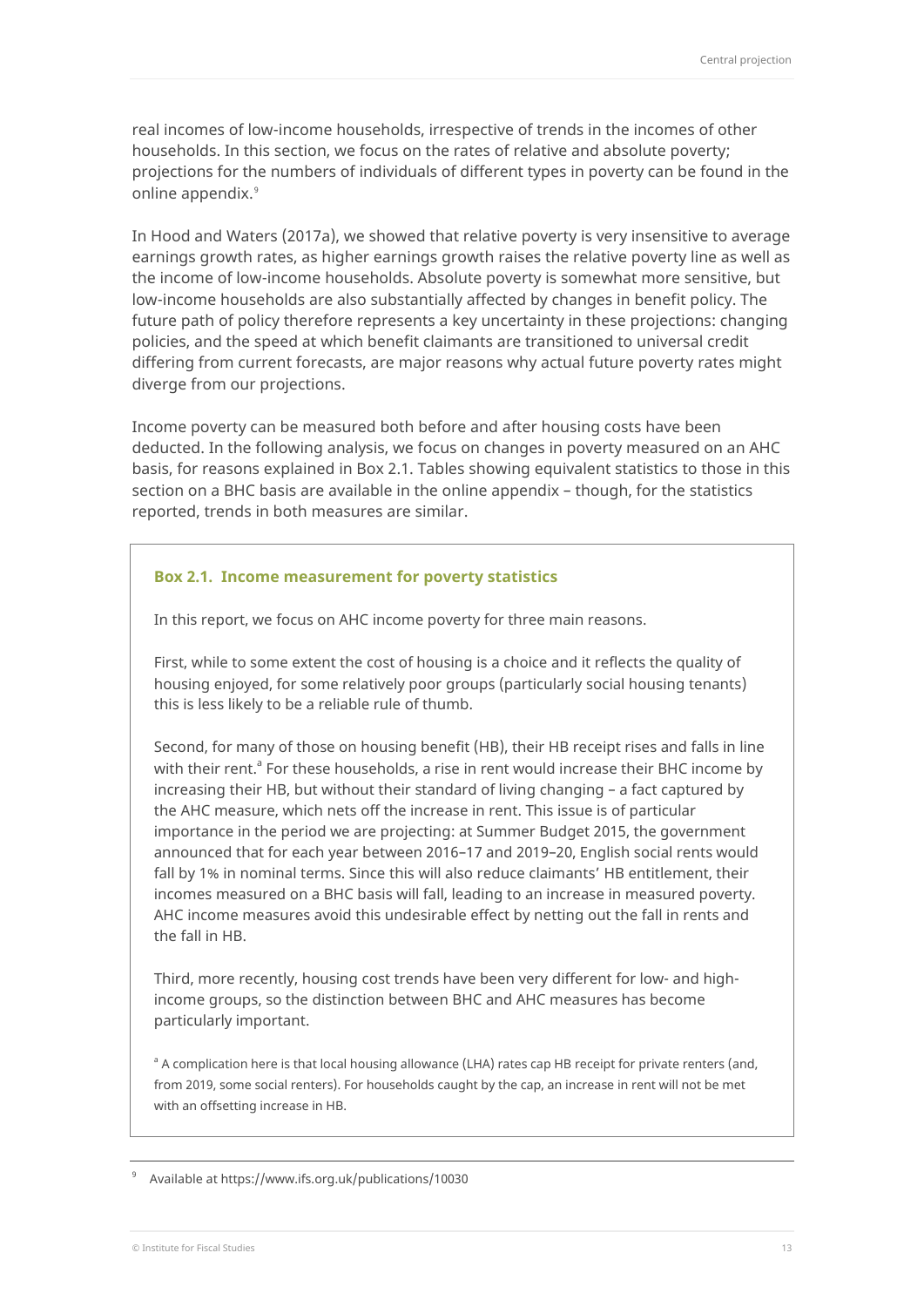

<span id="page-14-0"></span>**Figure 2.3. Relative poverty rates, AHC incomes**

Note: Poverty line is 60% of contemporaneous median income. Pensioners are those aged 65 or over.

Source: Authors' calculations using Family Resources Survey, various years, and projections for 2016 to 2021 using TAXBEN and assumptions specified in the text.

[Figure 2.3](#page-14-0) shows historical and projected poverty rates for the population as a whole as well as for selected subgroups, from 2007 to 2021. The figure shows a decline in relative poverty between 2007 and 2011, from 22.5% to 21.0%, driven by reductions in child and pensioner poverty. This is explained by some of the factors discussed in Section 2.1: in the aftermath of the recession, real earnings fell while real benefit receipt increased, leading to the incomes of poorer households increasing faster than median income. This fall in relative poverty was partially undone between 2013 and 2015, thanks to somewhat stronger growth in median income and a fall of 3.8% in working-age benefit receipt.<sup>[10](#page-14-1)</sup>

In our projection, relative poverty increases by 2.3ppts between 2015 and 2021, about a third of which is explained by planned tax and benefit reforms. This overall increase masks substantial differences in the prospects for each group.

Relative poverty among pensioners and working-age adults without dependent children (henceforth 'working-age non-parents') is projected to remain roughly unchanged. In both cases, this is because their incomes are closely linked to earnings growth. Workingage non-parents get a large share of their income from earnings, and so as real earnings grow – pushing up median income and therefore the relative poverty line – their incomes broadly increase in line (though note that this result is sensitive to our assumption that the rate of earnings growth is the same across the earnings distribution). Similarly, pensioners receive much of their income from the state pension and pension credit. The former is 'triple-locked' to increase by the highest of earnings growth, CPI inflation or 2.5%, and the latter is uprated with earnings – and so when earnings growth is strong, pensioners benefit too.

<span id="page-14-1"></span><sup>&</sup>lt;sup>10</sup> Belfield et al., 2016; Cribb et al., 2017.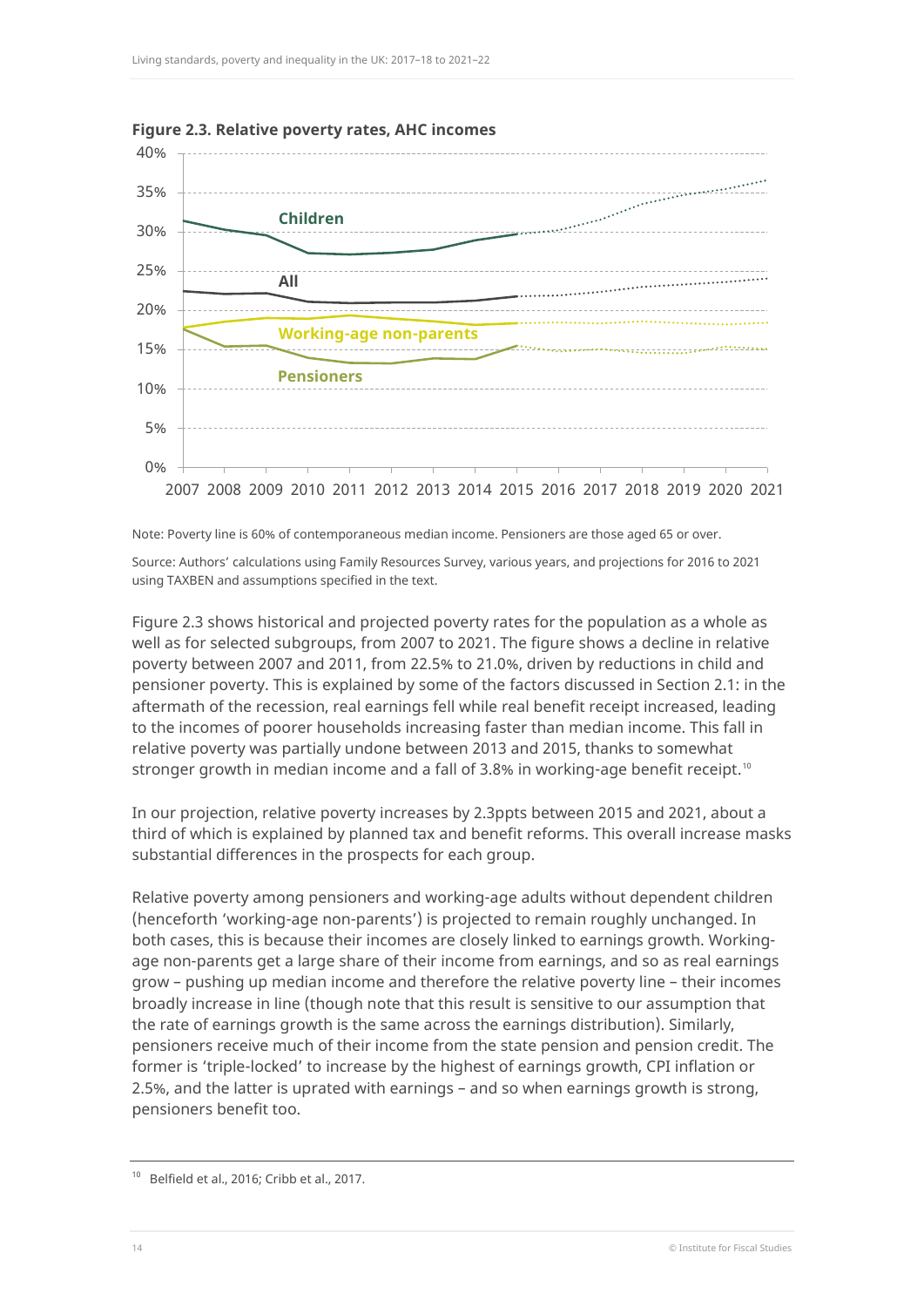However, relative child poverty is projected to increase substantially over the period, rising from 29.7% to 36.6%. There are two main reasons for this projected rise. First, poorer families with children get a relatively small share of their income from earnings – Belfield et al. (2016) show that households in the bottom quintile of the child income distribution received 42% of their income from earnings in 2014–15. This means that when earnings rise, median income tends to increase faster than the incomes of poor households with children. Second, the incomes of these households are particularly sensitive to planned benefit cuts: both because benefits make up a large share of their income and because the limiting of the child element of tax credits and universal credit to two children (henceforth described as 'the two-child limit') will lead to significant income losses for poor households with three or more children. The impact of this particular benefit cut on poverty is discussed in greater detail in Chapter 3.

[Figure 2.4](#page-15-0) shows historical and projected absolute poverty rates. As seen in the figure, there was a modest decline in absolute poverty between 2007 and 2015, from 22.1% to 20.0%. As with relative poverty, this was largely driven by declines in pensioner and child poverty, thanks mainly to increases in benefits for these groups.

Looking forward, we project significant differences in absolute poverty trends for different groups. Pensioner and working-age non-parent poverty rates are projected to decline slightly, by 2.5ppts and 1.0ppt respectively. As described above, these groups generally see their incomes go up when real earnings rise and they are not particularly exposed to planned benefit cuts. Child poverty is projected to rise by 4.1ppts, which, as is shown in Chapter 3, is primarily explained by planned tax and benefit reforms. The two-child limit alone contributes 2ppts to the rise in child poverty.



#### <span id="page-15-0"></span>**Figure 2.4. Absolute poverty rates, AHC incomes**

Note: Poverty line is 60% of median income in 2010, adjusted by CPI excluding rent. Pensioners are those aged 65 or over.

Source: Authors' calculations using Family Resources Survey, various years, and projections for 2016 to 2021 using TAXBEN and assumptions specified in the text.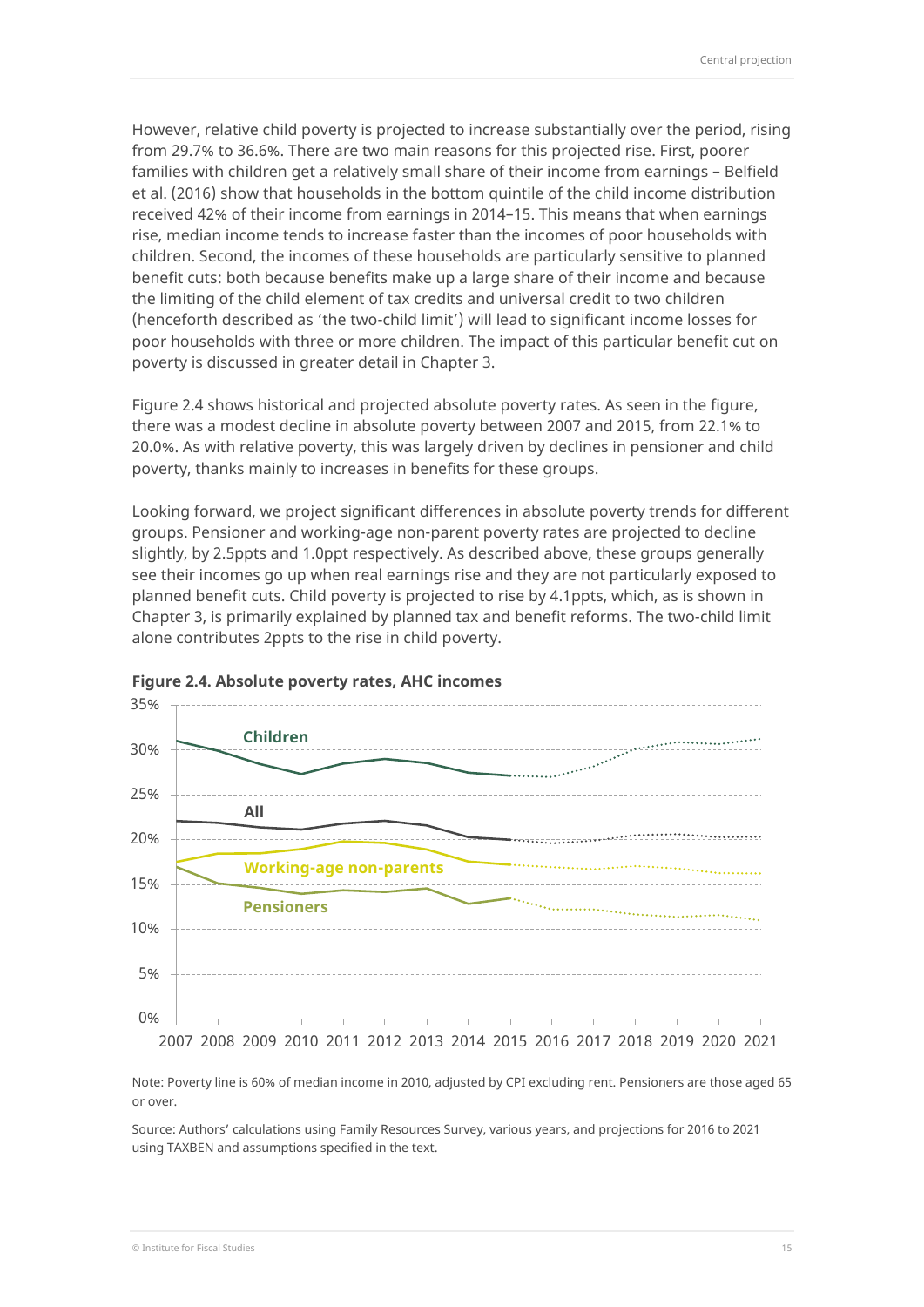

<span id="page-16-1"></span>**Figure 2.5. Absolute poverty rates, working-age only, AHC incomes**

Note: Poverty line is 60% of median income in 2010, adjusted by CPI excluding rent. Working-age households are those where all members are under 65.

Source: Authors' calculations using Family Resources Survey, various years, and projections for 2016 to 2021 using TAXBEN and assumptions specified in the text.

These trends are roughly offsetting, leaving absolute poverty in 2021 essentially unchanged from 2015. If absolute poverty does take this path, it would have fallen by 1.8ppts in 14 years. This is a very slow fall by historical standards: in the 14 years between 1993 and 2007, the absolute poverty rate fell by 19ppts.

As has already been indicated, the extent to which families rely on earnings or benefits has important implications for their future income prospects, since, over the projection period, real earnings are forecast to rise while the real value of benefits is to be cut. This fact can be seen in [Figure 2.5,](#page-16-1) which shows historical and projected absolute poverty rates for workless and working households (excluding pensioners). There are two things to note from this figure. First, as expected, workless households – which are heavily reliant on benefits – are projected to see a much larger increase in their poverty rate between 2015 and 2021 than working households (6.0ppts and 1.1ppts respectively). Second, even in working households, child poverty increases by 3.3ppts over the period in our projection – reflecting the high exposure that families with children – even those in work – have to planned benefit reforms. Not surprisingly, children in workless households fare worse still, with a projected rise in their poverty rate over the period of nearly 12ppts.

## <span id="page-16-0"></span>**2.3 Regional poverty**

The previous section showed our projections for poverty at the UK level. But this masks considerable differences across regions, so in this section we examine our projections for poverty at the regional level. Since the previous section showed that the driver of projected changes in poverty is child poverty, in this section we focus on trends in overall and child poverty in each region.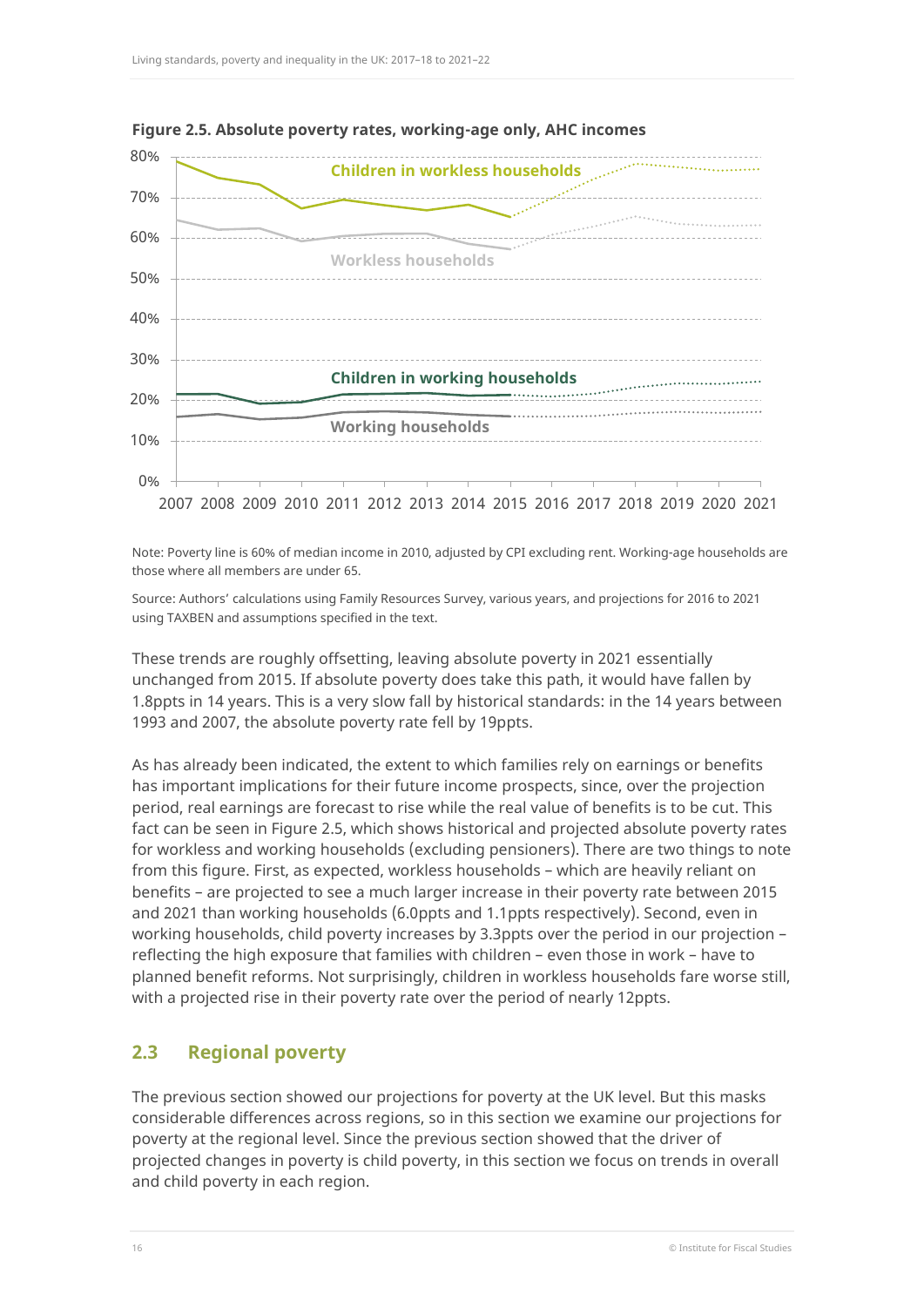To ensure sufficient sample sizes for the analysis to be robust, this section reports threeyear averages for poverty rates (see Appendix A for more details), which means they are not directly comparable to the single-year statistics reported in the previous section. Further, as noted in Chapter 1, these projections are based upon uniform earnings and rent growth across regions – an assumption we consider highly uncertain, but a broadly central expectation on the basis of recent historical patterns.

One factor complicating this exercise is that Northern Ireland has passed 'mitigation measures' to limit the impacts of certain benefit reforms. [Appendix C](#page-34-0) discusses these measures in detail. The only mitigation measure we account for is the nonimplementation of the so-called 'bedroom tax', but the big picture is that, because many of the other concrete 'mitigation measures' are temporary, they are likely to have little effect by the end of our projection period, though their impacts on the precise path of poverty in Northern Ireland in the interim may be more material.

Figures 2.6 to 2.9 show historical and projected relative and absolute poverty, overall and for children, in every UK region in 2006–2008, 2013–2015 and 2019–2021. The 'UK' bars are the three-year averages of the corresponding statistics in Figures 2.3 and 2.4.

There are several broad themes that emerge from these figures. First, across almost all regions, in all four figures (absolute and relative, overall and child poverty), poverty decreased between 2006–2008 and 2013–2015. However, overall relative poverty and both measures of child poverty are expected to increase across all regions between 2013–2015 and 2019–2021.

Second, across all four figures, the same sets of regions are generally projected to fare the best and worst in terms of changes in poverty between 2013–2015 and 2019–2021. The North East, Wales and Northern Ireland are usually the three regions with the largest projected increases. Similarly, the South East, London, and either Scotland or the South West are always the three regions with the smallest increases (or largest decreases) in poverty.

Third, the projected increase in poverty tends to be larger for those regions that already have higher poverty rates, with one major exception – London has the highest poverty rate on all four measures, but sees some of the smallest increases and largest falls. Nonetheless, overall, our projections suggest that the regional concentration of poverty will increase between 2013–2015 and 2019–2021.

There are also several details to note from each figure, which we now discuss in turn. Overall relative poverty [\(Figure 2.6\)](#page-18-0) is projected to increase modestly – by 1.3–1.9ppts – for the southern regions and Scotland, but by at least 3ppts for the northern regions, the West Midlands, Wales and Northern Ireland. With the exception of London, every region is left with a higher relative poverty rate in 2019–2021 than it had in 2006–2008.

We project increases in overall absolute poverty [\(Figure 2.7\)](#page-18-1) for the North East, the North West, the Midlands, Wales and Northern Ireland, but declines in the southern regions, the East, Yorkshire & the Humber and Scotland. None of the changes is particularly large – ranging from a fall of 0.8ppts (London and South East) to a rise of 0.8ppts (Wales) – and, in all regions except Wales and Northern Ireland, overall absolute poverty is projected to be lower in 2019–2021 than it was before the recession.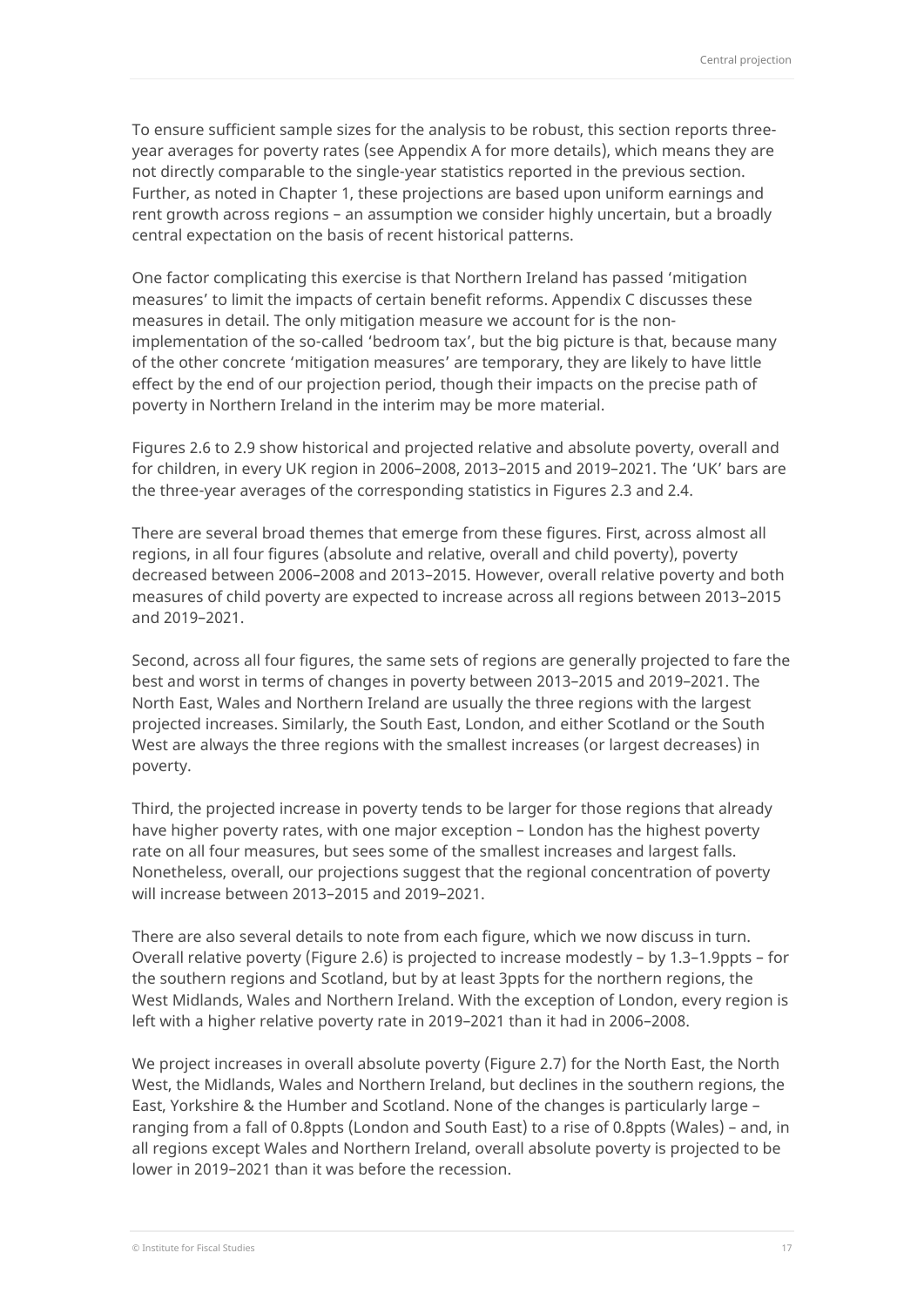

<span id="page-18-0"></span>**Figure 2.6. Relative overall poverty rates, selected years, AHC incomes**

Note & source: Se[e Figure 2.3.](#page-14-0)



### <span id="page-18-1"></span>**Figure 2.7. Absolute overall poverty rates, selected years, AHC incomes**

Note & source: Se[e Figure 2.4.](#page-15-0)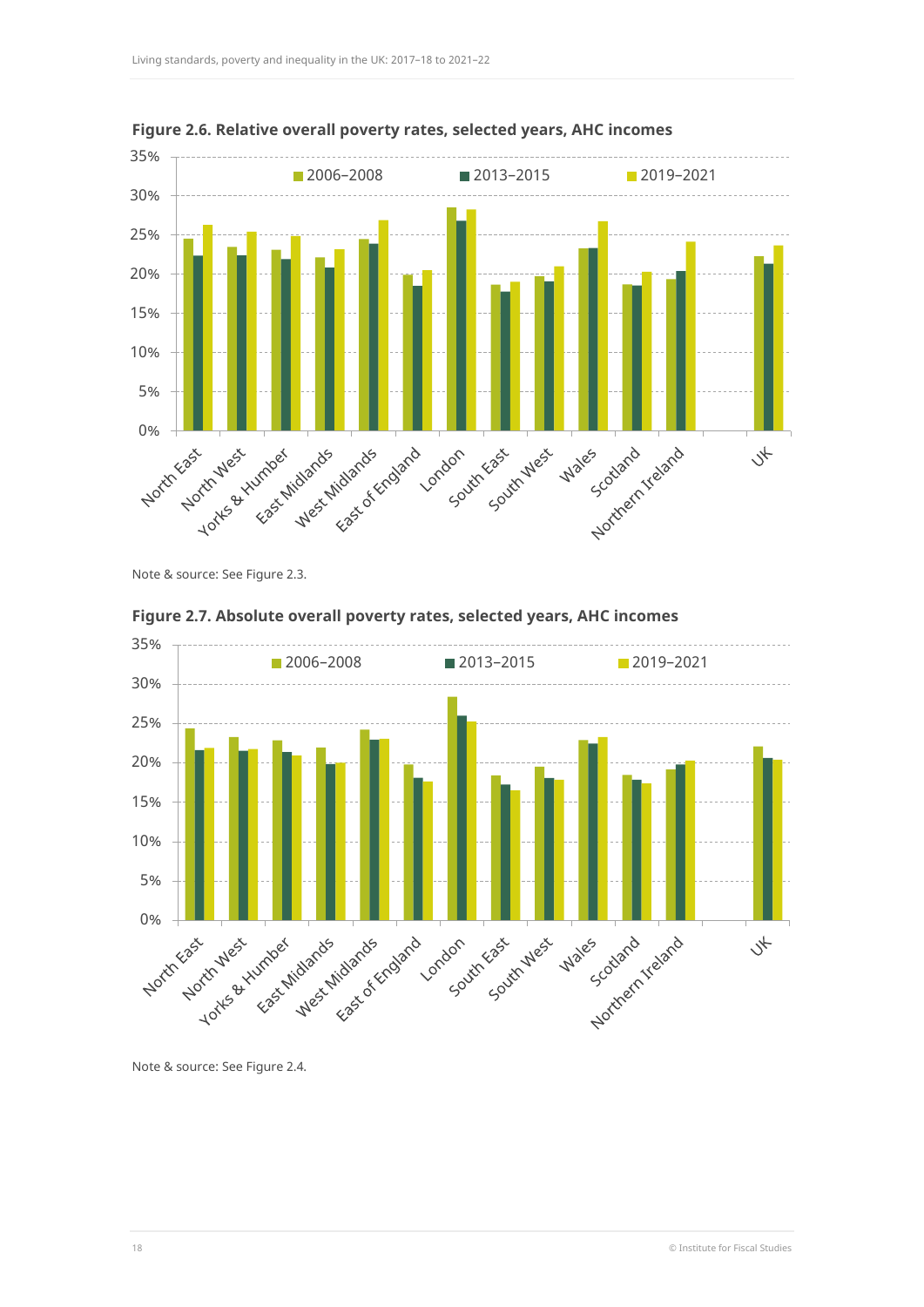

<span id="page-19-0"></span>**Figure 2.8. Relative child poverty rates, selected years, AHC incomes**

Note & source: Se[e Figure 2.3.](#page-14-0)



<span id="page-19-1"></span>

Note & source: Se[e Figure 2.4.](#page-15-0)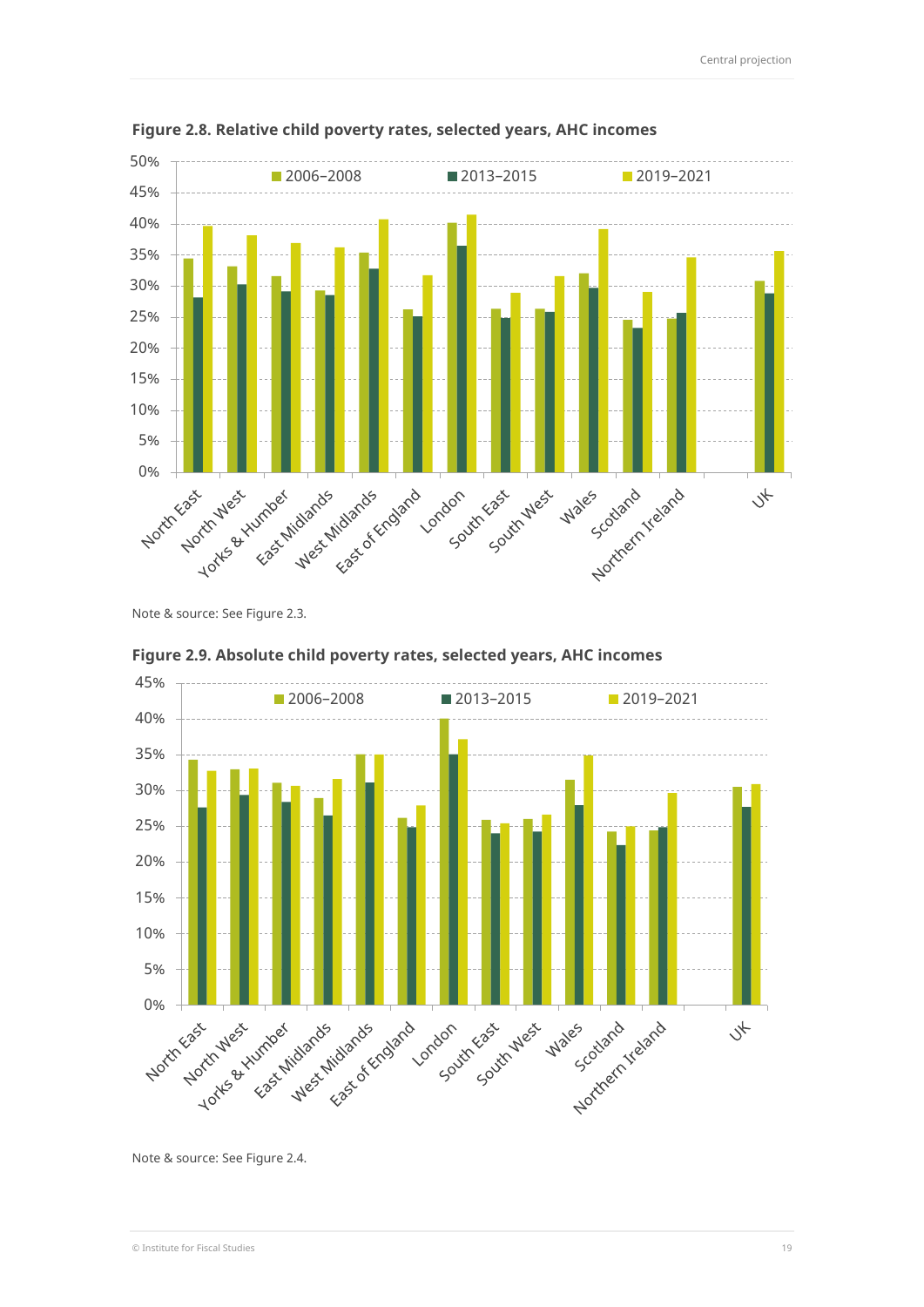Across all regions, relative child poverty [\(Figure 2.8\)](#page-19-0) is projected to increase markedly. The smallest increases are in the south, but even there relative child poverty is projected to rise by at least 4ppts. The northern regions, the Midlands, Wales and Northern Ireland are projected to see increases of at least 8ppts. Relative child poverty in 2019–2021 is higher than pre-recession in every region.

Absolute child poverty [\(Figure 2.9\)](#page-19-1) is projected to rise across all regions, with increases ranging from modest to fairly large. The three southern regions, together with Yorkshire & the Humber and Scotland, see increases of 1.4–2.7ppts in our projection, while the North East, East Midlands and Wales are projected to see increases of at least 5ppts. In half of the 12 regions, absolute child poverty in 2019–2021 is higher than pre-recession (East Midlands, East of England, South West, Wales, Scotland and Northern Ireland), but it is projected to be lower in the North East, London and the South East.

What explains the regional patterns in poverty changes seen in Figures 2.6 to 2.9? As discussed above, the OBR forecast is for earnings to grow in real terms, albeit slowly, and for working-age benefits to be cut. Thus, a household that receives little of its income from earnings and a large portion from benefits is heavily exposed to benefit cuts, but will only see a small income boost from rises in real earnings – and so may see its income fall over the next few years.

<span id="page-20-0"></span>



Note: 'Poor households' are those with real income below 70% of median income in 2010, adjusted by CPI excluding rent. Working-age households are those where all members are under 65.

Source: Authors' calculations using Family Resources Survey, various years, and projections for 2016 to 2021 using TAXBEN and assumptions specified in the text.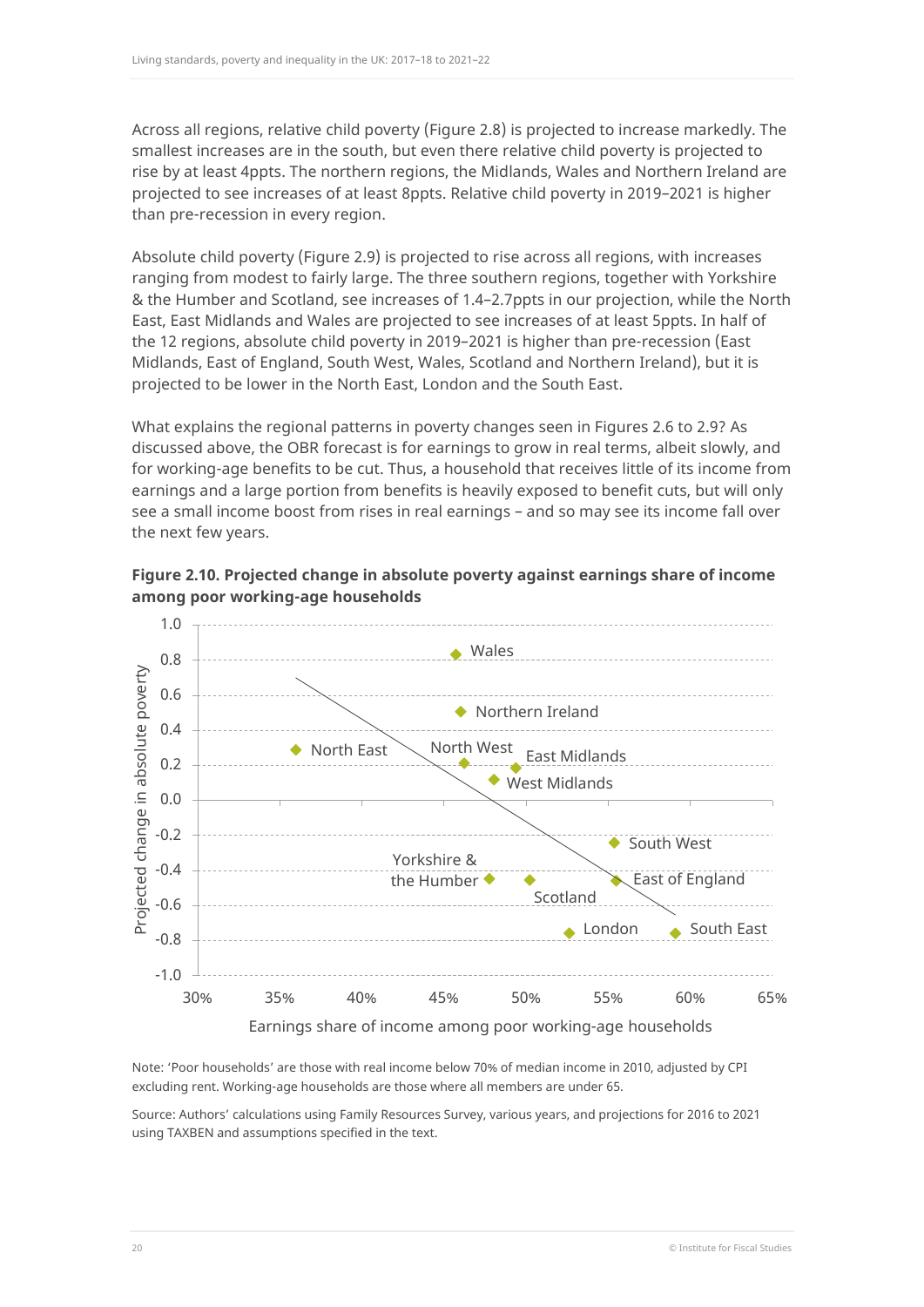This pattern also plays out at the regional level, and helps explain much of the variation in projected poverty changes. [Figure 2.10](#page-20-0) shows the projected change in absolute poverty between 2013–2015 and 2019–2021, against the share of income made up by earnings in 2013–2015 among working-age households below or just above the absolute poverty line, for each region. There is a clear relationship between the two: those regions where poorer households get much of their income from earnings are more likely to see a fall in poverty than those where they get less from earnings (and so more from benefits).<sup>[11](#page-21-1)</sup> Note that, as discussed in Chapter [1](#page-8-0) and [Appendix A,](#page-31-0) these projections are made on the assumption that labour market trends will be the same across regions.<sup>[12](#page-21-2)</sup> If they differ  $-$  for example, if earnings growth is faster in some regions than others – then this relationship could look rather different. Nonetheless, it is clear from the figure how the earnings share observed in the data drives a substantial amount of the variation in projected poverty change.

We now look at projected poverty rates by local authority deprivation. I[n Figure 2.11,](#page-21-0) we use an adjusted Index of Multiple Deprivation  $(IMD)^{13}$  $(IMD)^{13}$  $(IMD)^{13}$  – a comprehensive measure of local deprivation – to split local authorities into deciles of deprivation, from the least deprived tenth to the most deprived tenth.<sup>[14](#page-21-4)</sup> We then calculate historical and projected poverty rates within these deciles. This gives an indication of the geographical concentration of poverty, and how income poverty relates to other measures of living standards.



<span id="page-21-0"></span>**Figure 2.11. Absolute poverty rates by local authority Index of Multiple Deprivation decile**

Note: Poverty line is 60% of median income in 2010, adjusted by CPI excluding rent.

Source: Authors' calculations using Family Resources Survey, various years, and projections for 2016 to 2021 using TAXBEN and assumptions specified in the text.

<span id="page-21-1"></span> $11$  Similar relationships exist for the projected change in relative poverty and for both measures of child poverty.

<span id="page-21-2"></span> $12$  Since some regions have more workers in the public sector or affected by the National Living Wage, average earnings growth in our projection varies from one region to another. However, similar workers across regions see the same growth in their earnings in our projection.

<span id="page-21-3"></span> $13$  The IMD used here is adjusted to be consistent across the UK nations.

<span id="page-21-4"></span>For more on the relationship between IMD and poverty rates, see Cribb et al. (2017).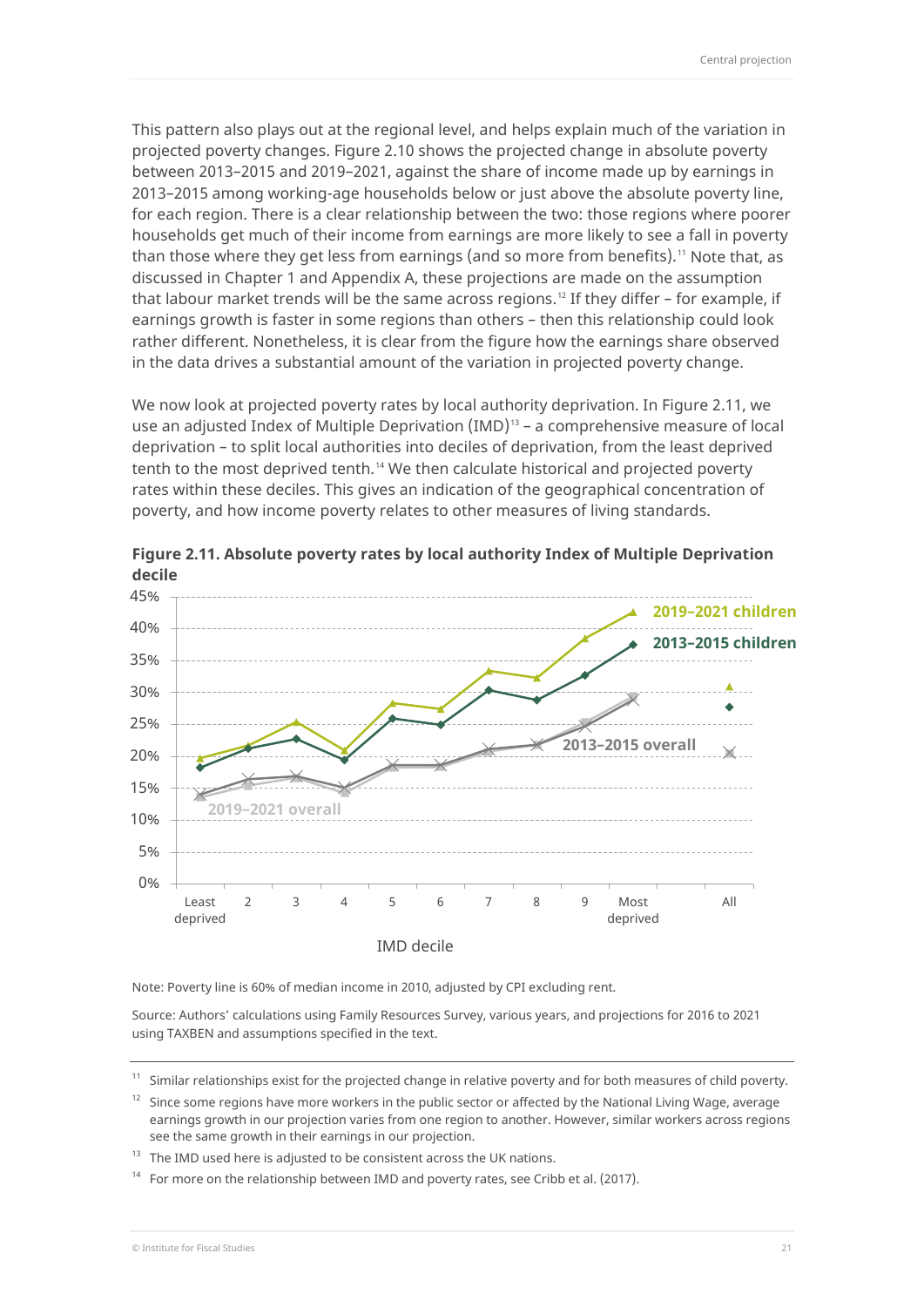There are several things to note from the figure. Not surprisingly, the poverty rate is higher in more deprived local authorities: the poverty rate in the least deprived 10% of local authorities in 2013–2015 was around half that in the most deprived 10%. In our projection, this concentration of overall poverty increases only fractionally, with slight falls in poverty for the least deprived 70% of the country and slight rises for the most deprived 20%. However, there is a more marked increase in the concentration of child poverty. Although every IMD decile is projected to see an increase in child poverty between 2013– 2015 and 2019–2021, the increases are larger among more deprived local authorities. Of the total increase in child poverty over the period, around 40% is in the most deprived fifth of the country.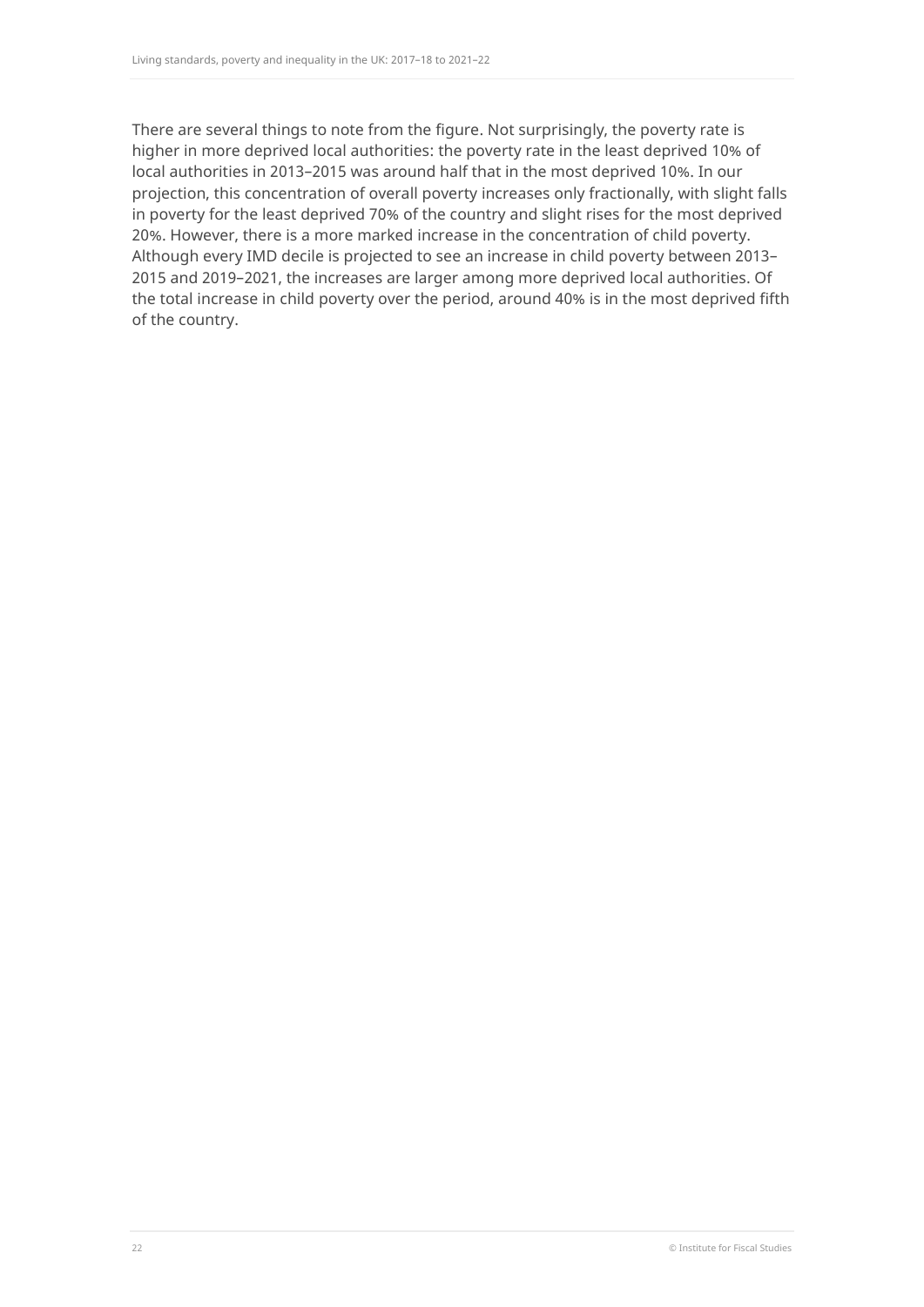## <span id="page-23-0"></span>**3. The effect of direct tax and benefit reforms**

We now turn to the impact of planned direct tax and benefit reforms on poverty. The reforms that we model are listed in [Appendix B.](#page-33-0) Of these, by far the most important are:

- *Two further years of the benefit freeze*. Most working-age benefits are frozen in cash terms between April 2015 and March 2020. Low inflation in 2015 and 2016 meant that this freeze has so far only reduced the value of benefits by 1% relative to the default of CPI uprating. However, the OBR forecast for inflation implies that the next two years of freezes will represent around a 5% cut relative to CPI uprating. [15](#page-23-2) This is expected to save the government over £3 billion per year.<sup>[16](#page-23-3)</sup> Excluding households that only lose out from the freeze of child benefit, the four-year benefit freeze represents a reduction in benefit entitlements of over £500 for the 7.5 million affected households. [17](#page-23-4)
- *The transition to universal credit (UC)*. Working-age housing benefit, child and working tax credits, income support, and income-related job seeker's allowance and employment & support allowance are being replaced by a single benefit, universal credit. The impact of the transition to UC on benefit receipt is complex and is discussed further in [Box 3.1;](#page-23-1) in our model, it represents an increase in benefit receipt of around £3 billion, but this figure is highly uncertain. The extent to which UC is in place by 2021 is also uncertain: the OBR expects around 90% of claimants to be on UC by 2021, [18](#page-23-5) but historically the OBR has overestimated the pace at which UC is rolled out. [19](#page-23-6)

### <span id="page-23-1"></span>**Box 3.1. The impact of universal credit on benefit receipt in our projection**

There are three key factors that determine how the transition to UC will affect benefit receipt and hence household incomes (all cash figures in this box are in 2021 prices):

- 1. **Benefit entitlement** the amount that a family would be entitled to if it claimed benefits. Although some families will see greater benefit entitlement under UC than they do under the existing ('legacy') benefit system, overall our projection suggests that entitlements will fall by about £5.5 billion in 2021 as a result of moving from the legacy system to UC.
- 2. **Benefit take-up** the proportion of the total amount of benefits families are entitled to that is actually claimed. Perhaps the most important effect of UC on take-up is that it makes 'partial take-up' impossible. Under the legacy system, it is possible for a family to claim some of the benefits it is entitled to but not others. For example, a family could be entitled to housing benefit and child tax credit, but only claim housing benefit. Because UC is an integrated benefit, a family can either claim its whole entitlement or nothing.

<span id="page-23-2"></span><sup>15</sup> Joseph Rowntree Foundation (2017) estimates that ending the benefits freeze for all benefits except child benefit would result in 380,000 fewer people in relative poverty.

<span id="page-23-3"></span><sup>&</sup>lt;sup>16</sup> Hood and Waters, 2017b.

<span id="page-23-4"></span><sup>&</sup>lt;sup>17</sup> Hood and Waters, 2017b.

<span id="page-23-5"></span><sup>&</sup>lt;sup>18</sup> Office for Budget Responsibility, 2017a.

<span id="page-23-6"></span><sup>&</sup>lt;sup>19</sup> Office for Budget Responsibility, 2016.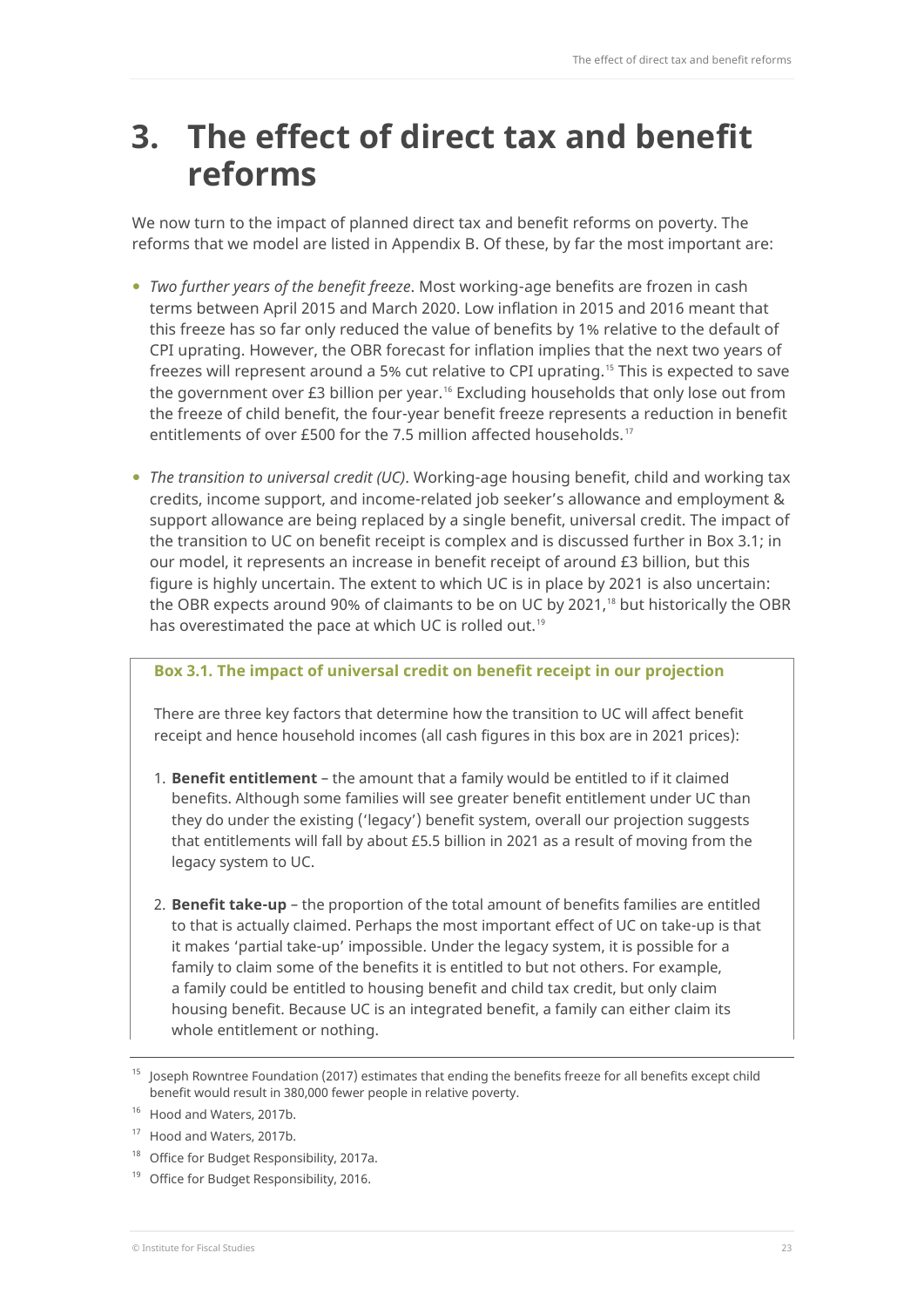When a family is transitioned from legacy benefits to UC in our model, we need to make an assumption about whether it will claim UC or not. There are three categories of claimant. First, we assume that those who claimed all the legacy benefits to which they were entitled also claim UC. Second, we assume that recipients that claimed some but not all of their legacy benefit entitlement will claim UC. Both of these assumptions might overestimate take-up, as in-work conditionality, and perhaps greater stigma, may result in some legacy benefit claimants not claiming UC in reality. Third, we assume that those who were entitled to some legacy benefits but did not claim any will not claim UC. This assumption may underestimate take-up: UC is both a simpler and more transparent system than its predecessors, and so some who did not claim under the legacy system might choose to claim under UC.

Taken together, these assumptions result in a significant increase in benefit take-up in our model. Projected benefit receipt in 2021 is around £8.5 billion higher than it would have been in the scenario where universal credit is rolled out as planned but the total proportion of entitlements claimed remains the same as under the legacy system.

3. **Transitional protection**, which ensures those claimants who are moved from the legacy system to UC (rather than being new claimants) cannot, in the short run, lose out in cash terms. When the recipient family has a significant change of circumstances, such as moving out of work, or temporarily stopping its UC claim, it will no longer be protected in cash terms. It is difficult to know the speed at which transitional protection will 'expire' in this way, but we have to make an assumption, which is that it expires at a rate of 25% per year. Transitional protection has a relatively small impact in our model, increasing benefit receipt in 2021 by around £0.5 billion. One reason for this small impact is that only around 1.8 million of the 7.3 million on UC in 2021 are assumed to have been moved over to UC, and so are potentially eligible for transitional protection.

The combination of these three effects is that the transition to UC *increases* benefit receipt in our model in 2021, by around £3.4 billion. This may seem surprising, though the OBR also forecasts that, of the aspects of UC incorporated in our model, the transition to UC will increase benefit receipt, albeit by a smaller amount (£1 billion) in  $2021.<sup>a</sup>$ 

Many of the parameters that will determine the impact of UC are highly uncertain, and so this result, based on our assumption about those parameters, is highly uncertain too. Further, our model only aims to capture the effects on income from the transition to UC: factors such as payments being monthly rather than weekly, or being given to the recipient rather than paying the landlord for rent, are not included here.

<sup>a</sup> Office for Budget Responsibility, 2017a.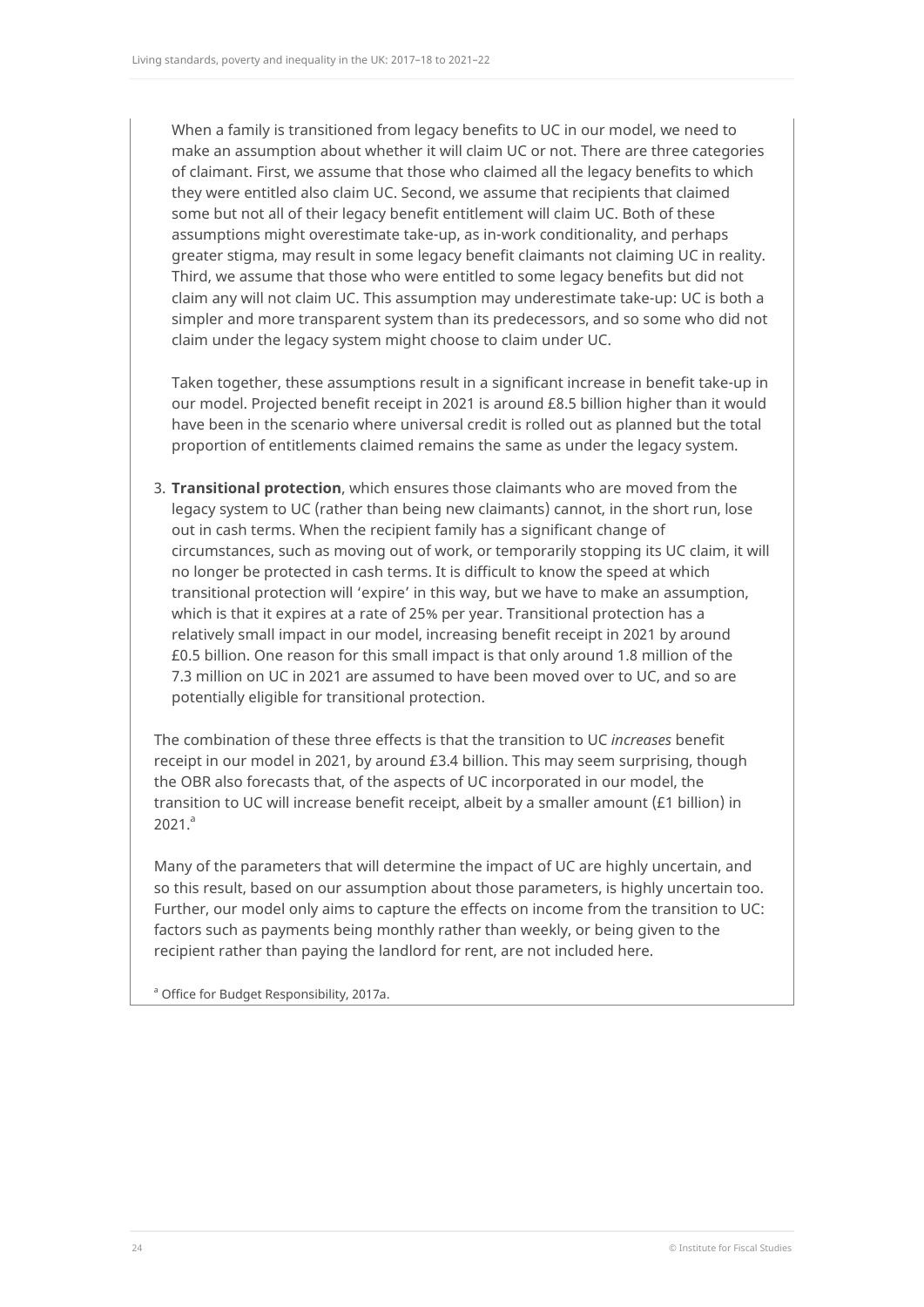*Cuts to child tax credits and the equivalent elements in UC*. Since April 2017, the child element in tax credits and UC is limited to the first two children in a family. However, for all child tax credit claimants, and for those migrated from tax credits to UC (rather than being new claimants), any children born before April 2017 are exempt, and so implicitly this policy will be rolled out very slowly (with the full effect not being felt until well beyond the period that our projection covers). In addition, the family element of child tax credits and UC will only be available to families with a child born before April 2017. In the long run (when no claimants are receiving the family element or entitled to the child element for more than two children), these two policies are expected to save the government around £5 billion.[20](#page-25-0)

Figures 3.1 and 3.2 show our projections for overall and child absolute poverty rates in 2019–2021, with and without planned reforms, as well as the impact of those reforms on poverty. There are two things to note from these figures. First, there is a considerable amount of variation in the extent to which planned reforms affect poverty rates, especially overall poverty. For example, the impact of reforms on overall poverty in Scotland is only 0.4ppts, whereas in Northern Ireland it is 1.7ppts. Second, the impact of policy on child poverty rates is substantially higher than the impact on overall poverty. At the UK level, overall poverty is projected to be around 0.9ppts higher because of planned reforms, whereas child poverty is projected to be 3.0ppts higher.



**Figure 3.1. Overall absolute poverty rates, 2019–2021, with and without planned reforms**

Note & source: Se[e Figure 2.4.](#page-15-0)

<span id="page-25-0"></span><sup>20</sup> Hood and Waters, 2017b.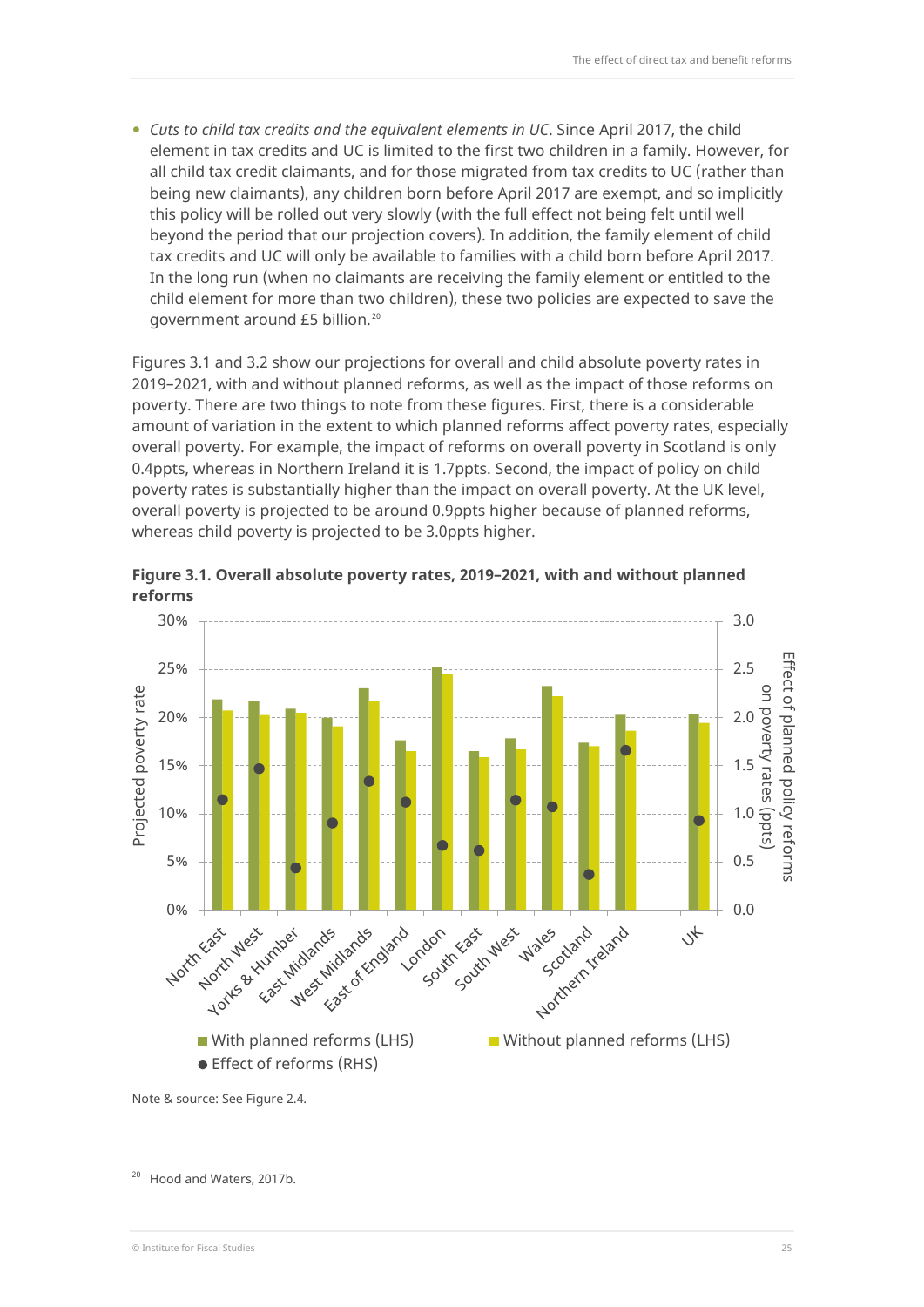

**Figure 3.2. Child absolute poverty rates, 2019–2021, with and without planned reforms**

Note & source: Se[e Figure 2.4.](#page-15-0)

[Figure 3.3](#page-27-0) decomposes planned policy reforms into the two-child limit, UC, and 'other reforms', the most significant of which are two more years of the benefit freeze and the removal of the family element from tax credits and UC for new births. The figure shows that UC is projected to reduce poverty – a result that may be surprising. The reason for this is that, as noted in [Box 3.1,](#page-23-1) in our model UC is a giveaway, because it is likely to increase take-up. The expected increase in take-up is the sole reason for UC acting to reduce poverty in our projection: if everyone took up all the benefits they were entitled to (under the legacy benefit system and UC), the transition to UC would *increase* poverty by 0.7ppts (from 17.2% to 17.9%). The rise in take-up in our model – the reasons for which are discussed in detail in [Box 3.1](#page-23-1) – is highly uncertain, though we do consider the risks around it to be balanced.

The figure also helps explain the two points noted above: that there is considerable variation in the policy impact on poverty across regions and that the impact of policy on child poverty rates is substantially higher than on overall poverty. Both of these observations can be at least partly explained by the impact of the two-child limit in tax credits. As is clear from the figure, even though the two-child limit only affects a minority of benefit claimants (unlike the benefit freeze or the transition to UC, which both affect nearly all working-age recipients), it represents a substantial share of the effect of policy reforms on poverty. The policy has a large impact on poverty for three reasons. First, those families affected can lose a considerable amount of income – most affected families with more than two children lose £2,780 per year for every child beyond their second. Second, larger families are more likely to be in poverty or near the poverty line, and so reducing their incomes has a substantial effect on the poverty rate. Third, since the twochild limit affects families with lots of children, if it pushes one household into poverty it means a substantial extra number of *people* in poverty.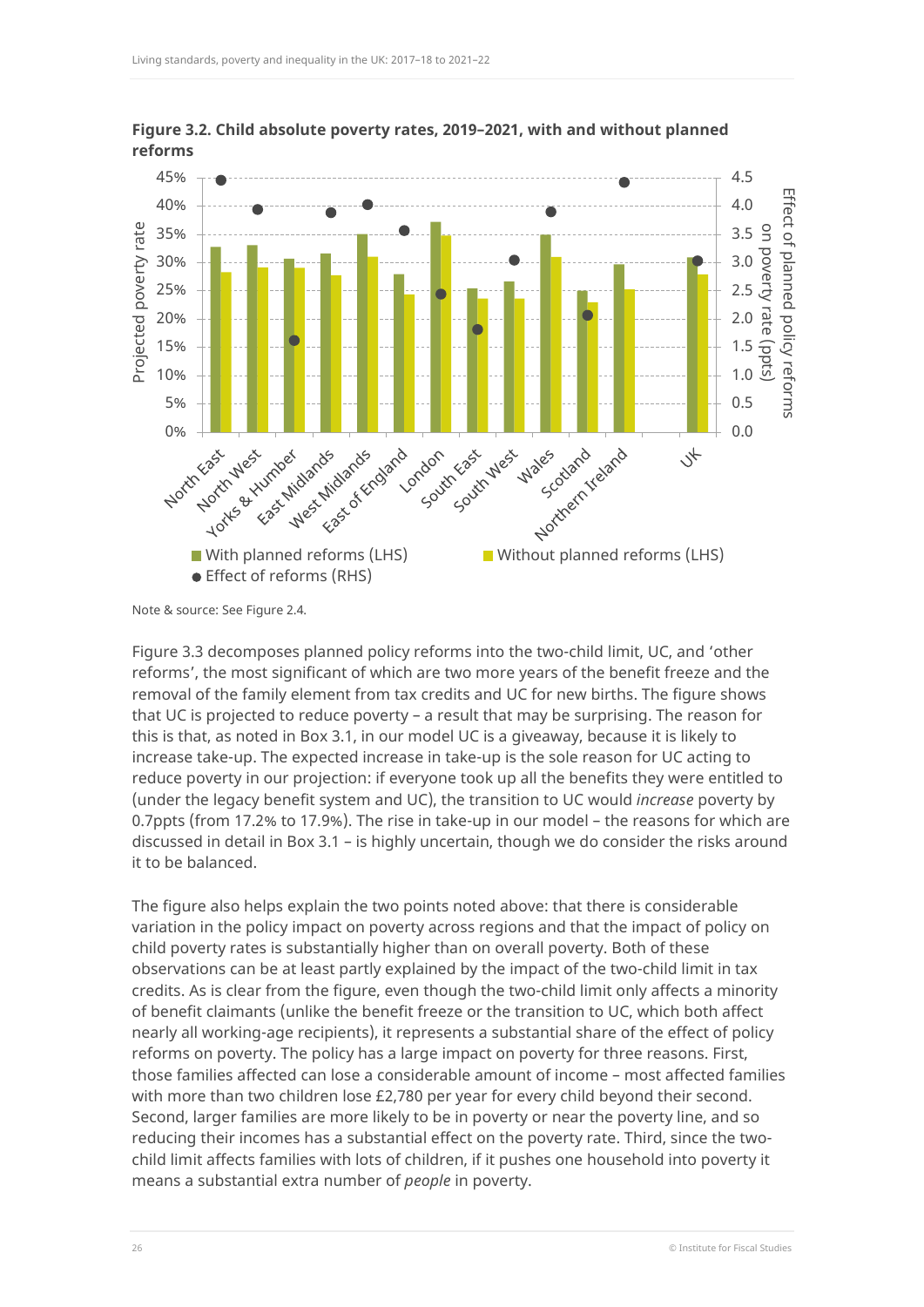

<span id="page-27-0"></span>**Figure 3.3. Decomposition of effect of planned policy reforms on overall absolute poverty in 2019–2021**

Note: Poverty line is 60% of median income in 2010, adjusted by CPI excluding rent.

Source: Authors' calculations using Family Resources Survey, various years, and projections for 2016 to 2021 using TAXBEN and assumptions specified in the text.



<span id="page-27-1"></span>



Note: 'Poor households' are those with real income below 70% of median income in 2010, adjusted by CPI excluding rent.

Source: Authors' calculations using Family Resources Survey, various years, and projections for 2016 to 2021 using TAXBEN and assumptions specified in the text.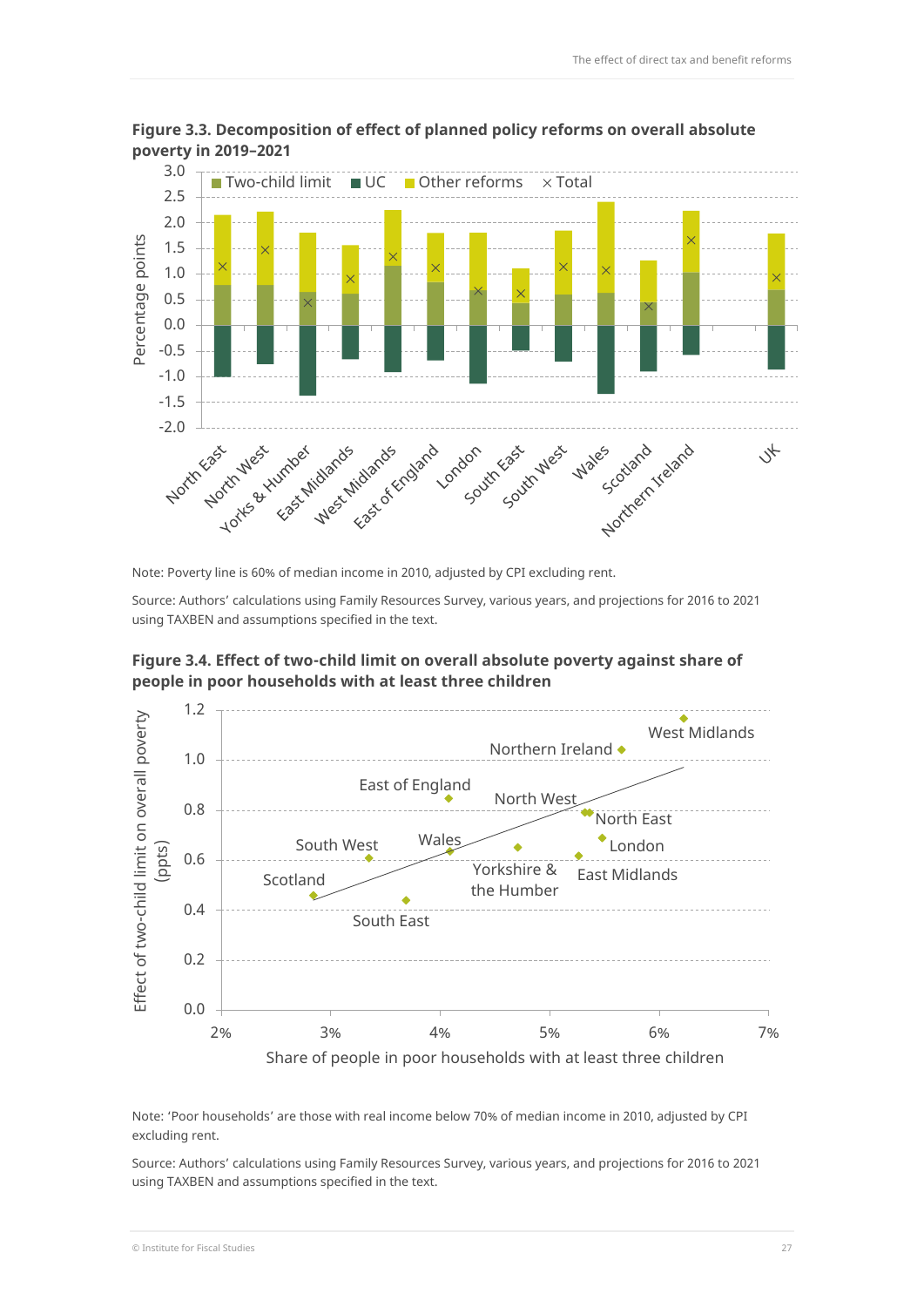[Figure 3.3](#page-27-0) also shows that the two-child limit is part of the reason why the policy impact on absolute poverty varies by region. Whereas it is projected to only increase poverty by 0.4ppts and 0.5ppts in the South East and Scotland, it is projected to increase poverty by 1.0ppt and 1.2ppts in Northern Ireland and the West Midlands respectively.

[Figure 3.4](#page-27-1) investigates why the two-child limit has such different effects on poverty across regions. It plots the impact of the two-child limit on poverty (the light green bars from [Figure 3.3\)](#page-27-0) against the share of people in each region who live in poor households with at least three children. There are two key things to note from this figure. First, there is considerable variation across regions in the proportion of people who live in poor large households. In Northern Ireland and the West Midlands, around 6% live in such households – almost double the proportion seen in Scotland, the South West and the South East. Second, this proportion is strongly correlated with the impact of the two-child limit on poverty, as expected.

Thus, part of the regional variation in the impact of policy reforms on poverty is related to the proportion of people who live in poor households with at least three children: this share drives the effect of the two-child limit on poverty, which in turn explains part of the regional variation in the total policy effect on poverty.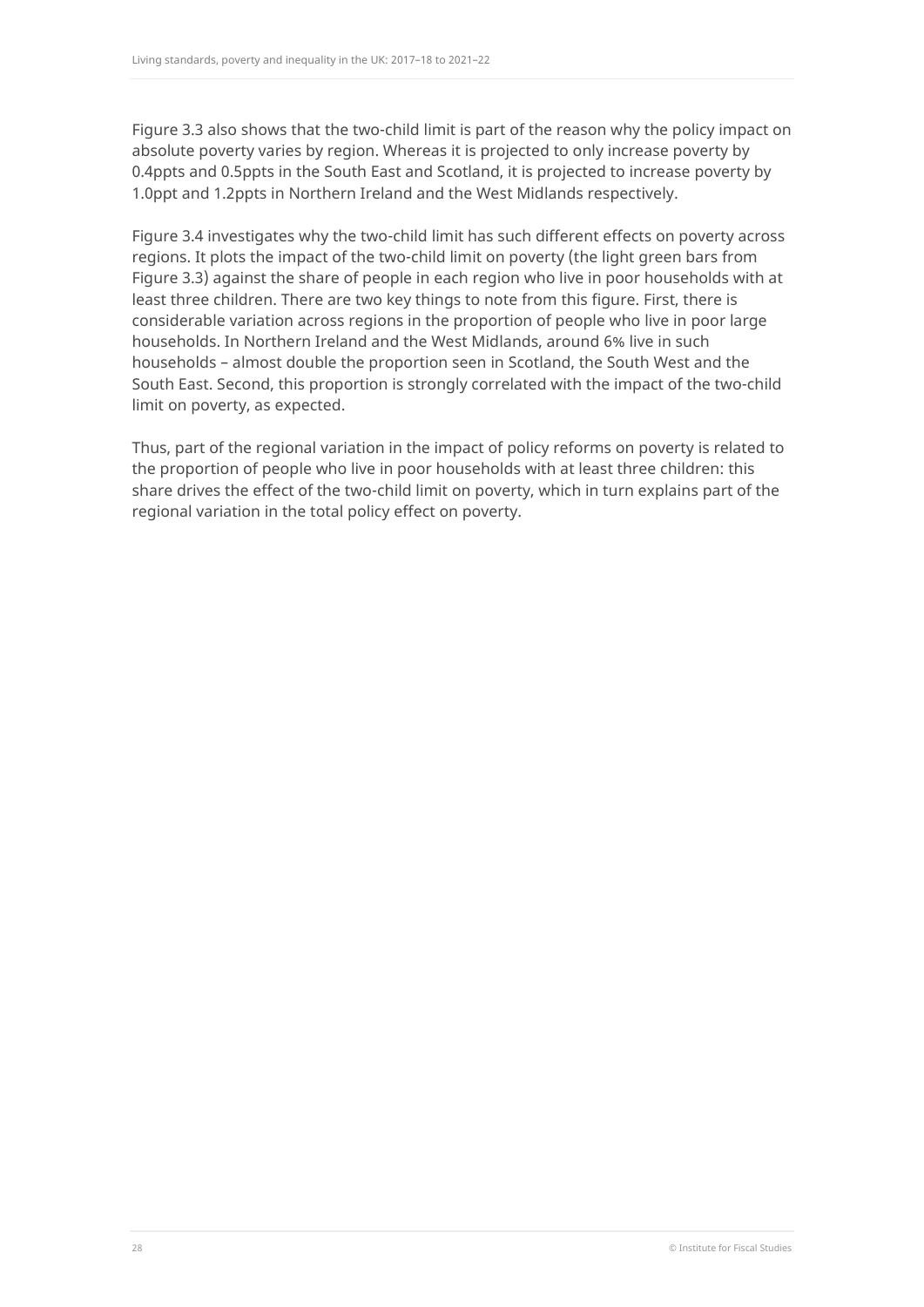# <span id="page-29-0"></span>**4. Conclusion**

Since the recession, real median incomes have largely stagnated, falling below where we might have expected given historical growth rates to an extent unprecedented in at least the last 50 years. Not all households have fared similarly, though, with notably faster growth at the bottom of the income distribution than at the top – although growth rates have been more similar when measured after housing costs have been deducted.

Looking forward, our projections, based on the OBR's macroeconomic forecasts and planned tax and benefit policy, suggest that while median income growth will perform better over the next few years than it has since the recession thus far, the gap between real median incomes and the long-run trend will continue to widen. Our projections also suggest that the falls in inequality seen since the recession will be reversed over the next few years, with real earnings growth boosting the incomes of those at the top of the distribution more, while benefit cuts fall largely on those nearer the bottom.

Given this path for inequality, it is not surprising that these projections indicate an increase in relative poverty of around 2 percentage points – of which about one-third is due to direct tax and benefit reforms, and the other two-thirds is due to earnings growth and other changes in the economy. This rise in relative poverty is entirely driven by child poverty, which is projected to rise by 7ppts. We project little change in absolute poverty over the period – the consequence of rises in absolute child poverty being offset by falls in pensioner and working-age non-parent poverty. If this projection proves to be correct, absolute poverty will have fallen by just 2ppts between 2007 and 2021 – a very small fall by recent historical standards.

These projections for national poverty rates mask substantial differences at the regional level, with the North East, Wales and Northern Ireland generally projected to see the largest increases in poverty, and London, the South East, the South West and Scotland the smallest rises (or largest falls). Nonetheless, our projections indicate a rise in relative poverty and child poverty across all regions, although six regions are projected to see a fall in overall absolute poverty. These trends broadly correlate with current levels of poverty: with the notable exception of London, poverty is set to increase by more in those regions that already have a high poverty rate. Further, while the concentration of overall poverty in more deprived areas is projected to stay roughly the same, it is projected to rise for child poverty, with 40% of the projected increase concentrated in the most deprived 20% of local areas.

Part of these differential regional poverty trends relate to the extent to which poor households in those regions rely on earnings or benefits for much of their income. Those regions in which low-income households rely more on earnings tend to see smaller rises (or larger falls) in poverty, as those households there share in the gains of increases in real earnings, while those regions in which low-income households rely more on benefits have a greater exposure to planned benefit cuts.

The net impact of those benefit cuts and other direct tax and benefit reforms is to raise overall absolute poverty by around 1ppt and child absolute poverty by around 3ppts. The effect of these reforms varies across regions. Both the overall policy impact on poverty and its variation across regions are partly driven by the effect of the two-child limit, which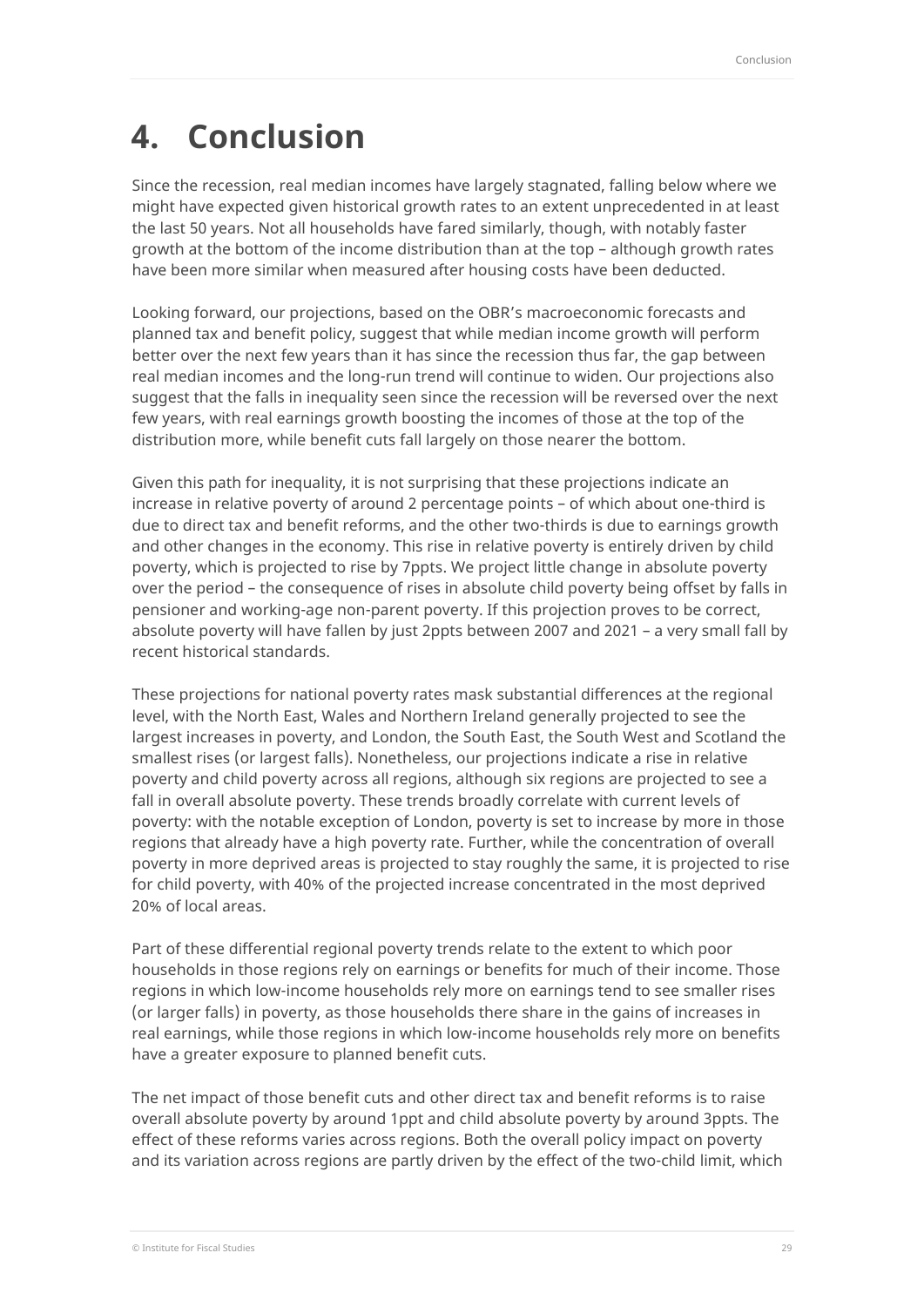is in turn largely dependent upon the number of poor households with at least three children in the region.

Thus, the prospects for the income of poor families over the next four years are, to a significant extent, driven by their labour market status and family size: those in work with few children will likely fare better than others. This same story plays out at the regional level. Nonetheless, in every region, benefit cuts and limited growth in real earnings mean that absolute poverty is unlikely to fall by much, and poorer families with children are likely to see significant falls in their real incomes.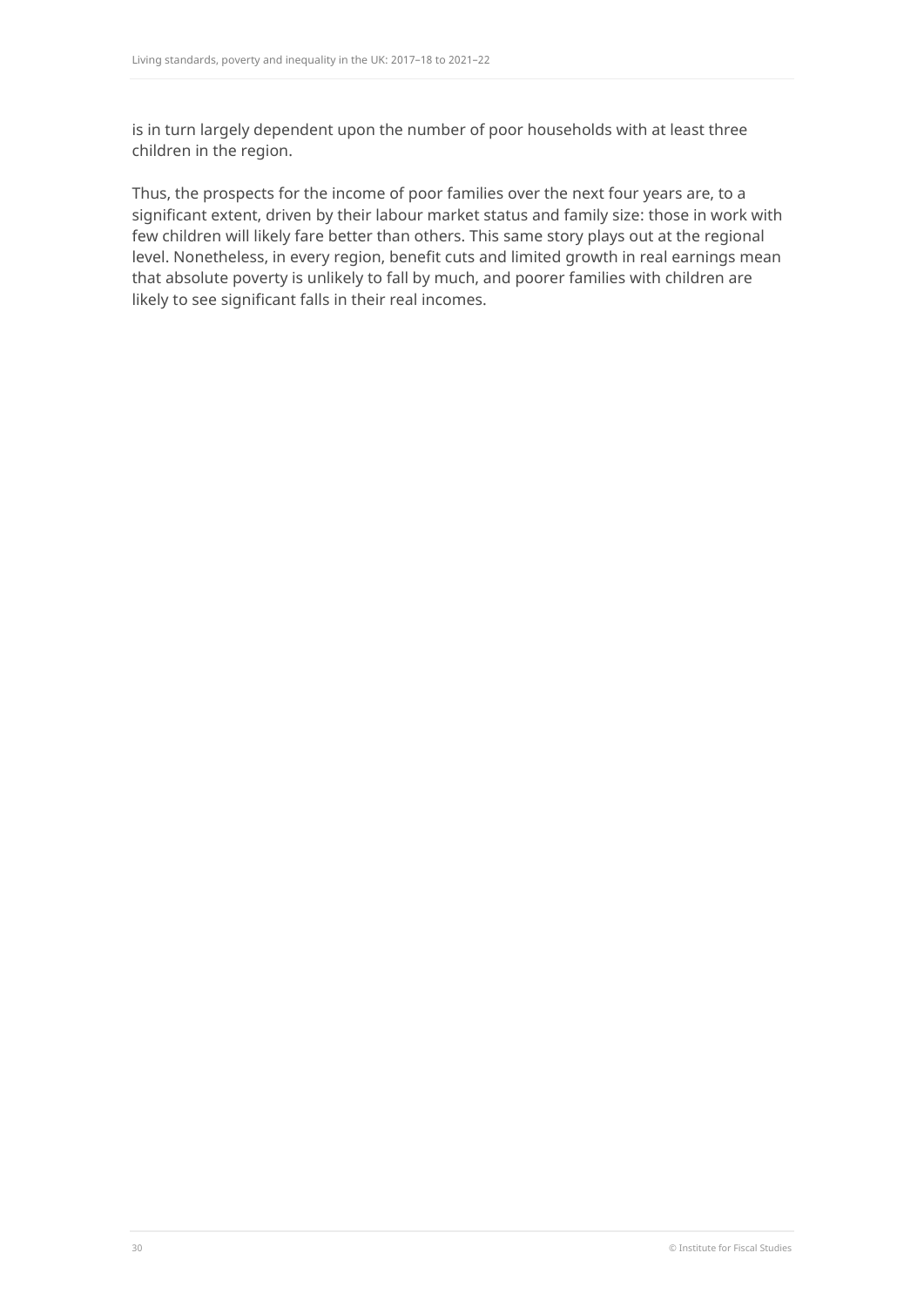# <span id="page-31-0"></span>**Appendix A**

This appendix gives an overview of our methodology for producing the projections. For full details of our methodology, see section 2.4 of Hood and Waters (2017a) and section 2 and appendix A of Browne and Hood (2016).

In broad terms, we take the latest data used to produce official income and poverty statistics and adjust these data for relevant known and forecast changes – for example, demographic and labour market trends, and changes to direct tax and benefit policy – to create a projected distribution of household incomes in each year up to 2021–22. Our approach is similar to that used by IFS researchers for a number of years to project the path of household incomes in the UK, and more recently others have conducted similar exercises using similar methods (Rastrigina et al., 2016; Office for National Statistics, 2017; Corlett and Clarke, 2017).

The base data we use are taken from the 2013, 2014 and 2015 Family Resources Survey, an annual survey of around 20,000 households carried out in the UK that contains information about income sources and household characteristics. The data are supplied with 'weights' that ensure sample totals (for example, number of men in the sample or number of people aged 25) match the actual population in the relevant year. For projecting future years, we change these weights such that sample totals match the forecast demographic characteristics of the future population, including age, sex, region, employment rates and household type.<sup>[21](#page-31-1)</sup> Most financial variables (such as gross earnings) are increased in line with the average earnings and minimum wage forecasts from the Office for Budget Responsibility. An important exception is income from private pensions, which rises in line with projections from IFS's RetSim model.<sup>[22](#page-31-2)</sup>

To simulate future tax liabilities and benefit entitlements, we use the IFS tax and benefit microsimulation model, TAXBEN. We assume that the direct tax and benefit system of future years reflects the government's existing announcements. Where policies are only partially rolled out, we use OBR and HM Treasury forecasts to apply them to the appropriate proportion of our simulated population. Once we have calculated benefit and tax credit entitlements, we adjust for the fact that not everyone who is entitled to benefits and tax credits claims their entitlements.

Finally, to project housing costs for households in different housing tenures, we use announced policy (for social rents) and OBR forecasts (for private rents and mortgage interest payments). This allows us to simulate the distribution of AHC incomes and calculate the associated projections for poverty and inequality statistics.

<span id="page-31-1"></span> $21$  We use the household projections from the Department for Communities and Local Government and the national statistical agencies: see Department for Communities and Local Government (2011 and 2014), StatsWales (2014), National Records of Scotland (2014) and Northern Ireland Statistics and Research Agency (2012).

<span id="page-31-2"></span> $22$  See Browne et al. (2014). The model suggests that private pension income will continue to rise faster than earnings throughout the period we consider in this report.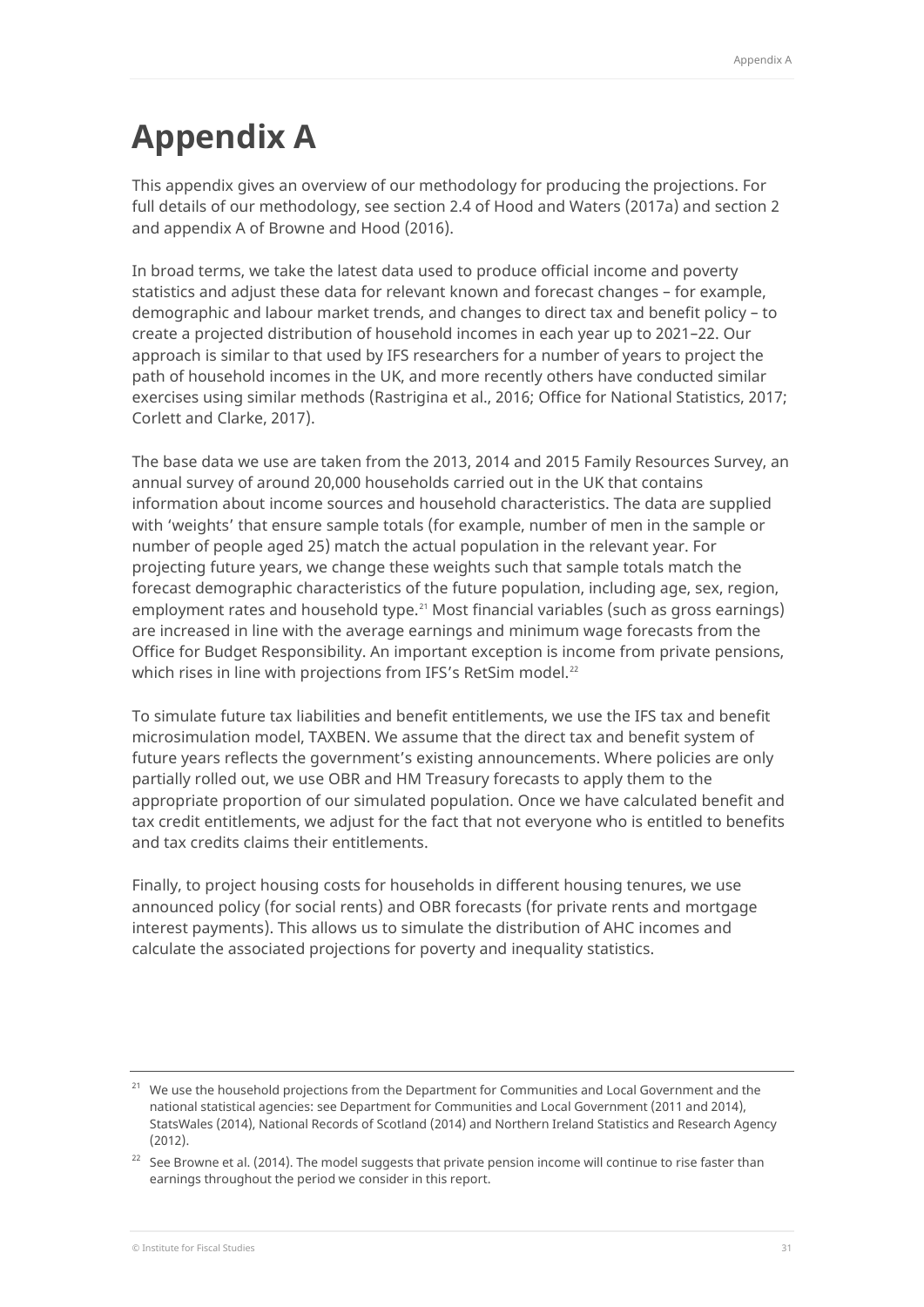## **Regions**

Unlike previous reports, in this report we give our projections at the regional level. There are two main issues with regional projections. First, since we lack regional forecasts for the key macroeconomic inputs to our model (earnings, employment, rents, etc.), we need to make an assumption about how the available national forecasts relate to regions. This is discussed in further detail in Chapter 1.

Second, in some regions, the FRS sample in a single year is too small to be statistically robust. Our approach to this issue is to use three years of FRS base data for our projections: 2013, 2014 and 2015. With each of these base data years, we repeat the same methodology described above. This gives us three projections for each year from 2016 to 2021 – one based on each base-data year. We pool together these three projections to create our final projection for that year.

In the historical series for regions, we use three-year averages – again because of sample size concerns. This is in line with the government's methodology for computing regional poverty rates. Thus, to be consistent with the historical series, we use three-year averages for our projections too. This means that, for example, our figures for 2019–2021 represent an average of nine projections: three projections for each of 2019, 2020 and 2021, based upon 2013, 2014 and 2015 base data.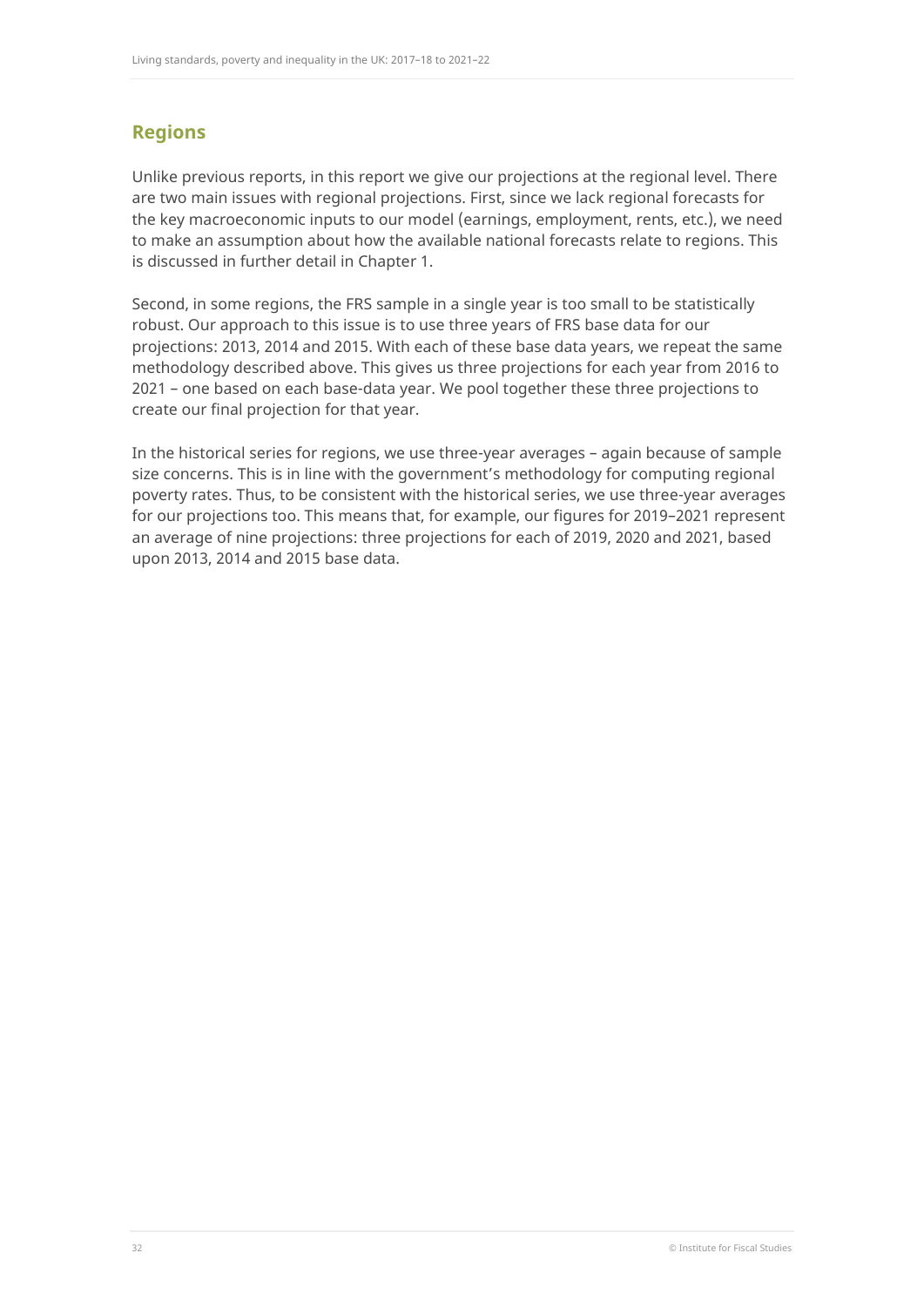## <span id="page-33-0"></span>**Appendix B**

Policies directly modelled:

- Local housing allowance (LHA) rate freeze
- Applying LHA rates to some social claimants from 2019
- Transitioning from disability living allowance (DLA) to personal independence payment (PIP)
- Single-tier pension\*
- Freeze on most working-age benefits
- Abolition of the work-related activity group premium
- Council tax precept increase in 2018 in England
- Abolition of Class 2 National Insurance contributions (NICs)
- Transition from the legacy system to universal credit (UC)
- The two-child limit in tax credits and UC
- Removal of the family element in tax credits and UC, and the family premium in housing benefit
- Switch of support for mortgage interest from a benefit to a loan
- Transitional protection from moving to UC
- National living wage\*
- 1% nominal cuts to social rent in England each year from 2016–17 to 2019–20\*

\* These policies are implemented both in our main projections and in our counterfactual without direct tax and benefit reforms, either because they are not a direct tax and benefit reform or because they are nearly fully in place already.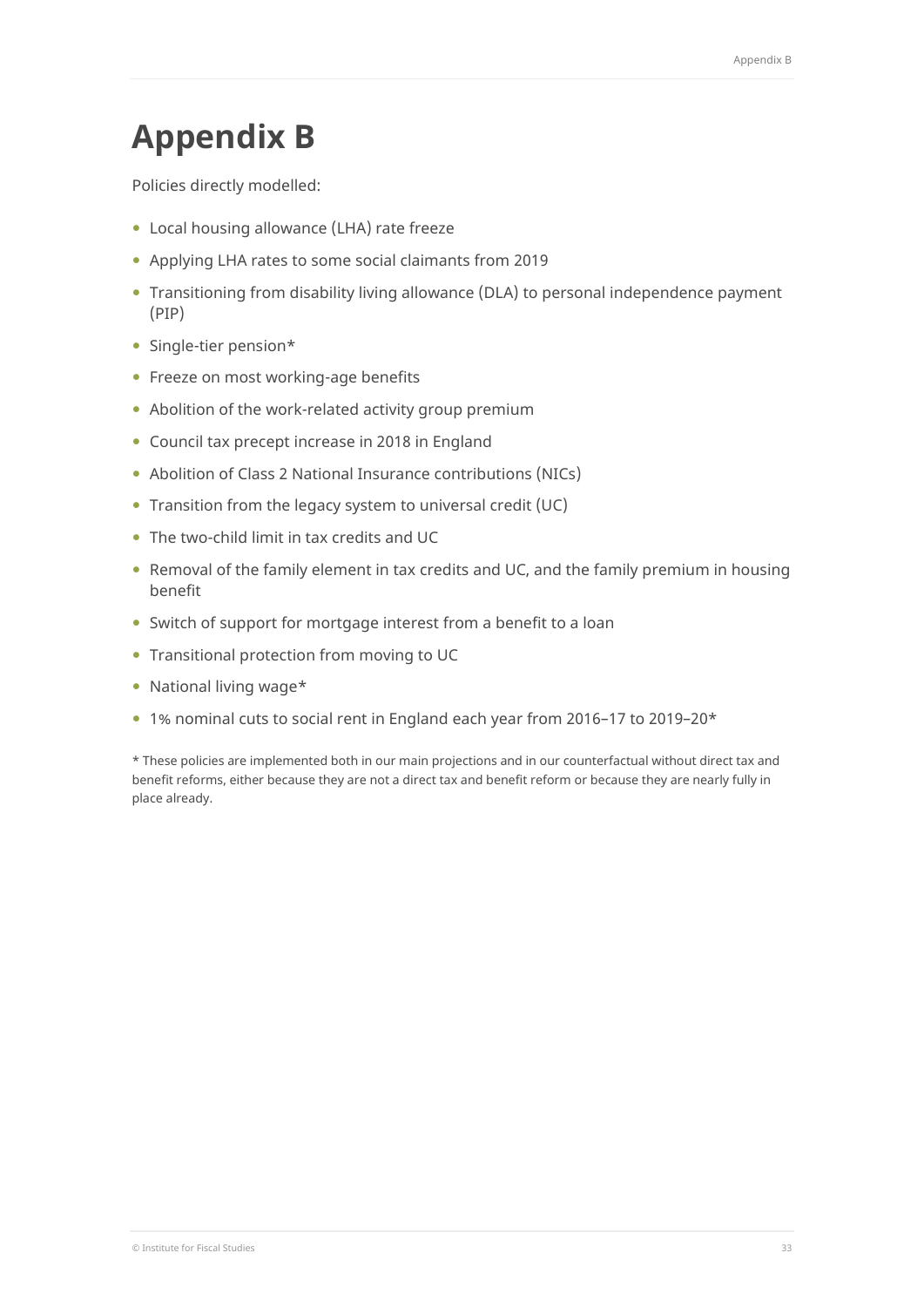# <span id="page-34-0"></span>**Appendix C**

This appendix details how we account for Northern Ireland's mitigation measures to limit the impacts of benefit reforms.

These measures include protecting people affected by various cuts to disability benefits for up to one year, protecting some families with children from the impact of the benefit cap up to March 2020, extending discretionary support (particularly for those transitioning to universal credit) and not implementing the so-called 'bedroom tax'.

Of these measures, we only include the last in our projections. The measures relating to disability benefits would be unlikely to make large differences to our projections as we focus on the impacts in 2019–2021, by which time many of these temporary protections will have ended. Similarly, the benefit cap measure would not likely make substantial differences as only around 0.75% of Northern Irish households are even potentially affected by it, and within that many will have had their protection 'expire' by 2019–2021. It is more difficult to say what the effect of the money earmarked for discretionary payments might be, as by their very nature we do not know precisely how they will be used and which households will benefit from them.

The projections in this report for Northern Ireland should therefore be interpreted as our assessment of what might happen to poverty in Northern Ireland if there were no mitigation measures other than the one relating to the so-called 'bedroom tax'.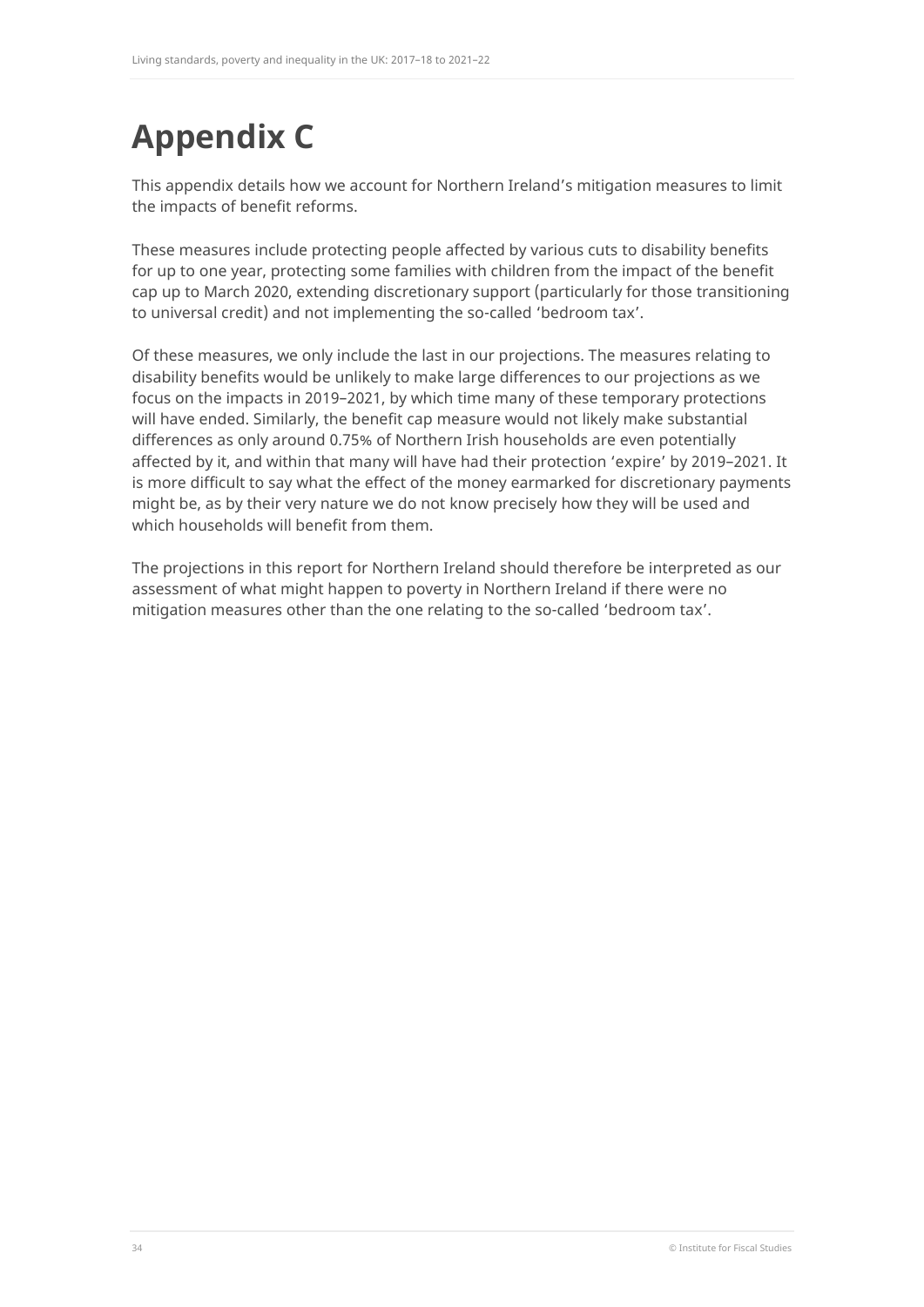## <span id="page-35-0"></span>**References**

Belfield, C., Cribb, J., Hood, A. and Joyce, R. (2016), *Living Standards, Poverty and Inequality in the UK: 2016*, Report no. R117, London: Institute for Fiscal Studies [\(https://www.ifs.org.uk/publications/8371\)](https://www.ifs.org.uk/publications/8371).

Browne, J., Emmerson, C., Heald, K. and Hood, A. (2014), 'Modelling work, health, care and income in the older population: the IFS retirement simulator (RetSim)', Institute for Fiscal Studies (IFS), Working Paper no. W14/12 [\(https://www.ifs.org.uk/publications/7253\)](https://www.ifs.org.uk/publications/7253).

Browne, J. and Hood, A. (2016), *Living Standards, Poverty and Inequality in the UK: 2015–16 to 2020–21*, Report no. R114, London: Institute for Fiscal Studies [\(https://www.ifs.org.uk/publications/8171\)](https://www.ifs.org.uk/publications/8171).

Corlett, A. and Clarke, S. (2017), *Living Standards 2017: The Past, Present and Possible Future of UK Incomes*, London: Resolution Foundation [\(http://www.resolutionfoundation.org/publications/living-standards-2017-the-past](http://www.resolutionfoundation.org/publications/living-standards-2017-the-past-present-and-possible-future-of-uk-incomes/)[present-and-possible-future-of-uk-incomes/\)](http://www.resolutionfoundation.org/publications/living-standards-2017-the-past-present-and-possible-future-of-uk-incomes/).

Cribb, J., Hood, A., Joyce, R. and Norris Keiller, A. (2017), *Living Standards, Poverty and Inequality in the UK: 2017*, Report no. R129, London: Institute for Fiscal Studies [\(https://www.ifs.org.uk/publications/9539\)](https://www.ifs.org.uk/publications/9539).

Department for Communities and Local Government (2011), 'Live tables on household projections: 2011-based' [\(https://www.gov.uk/government/statistical-data-sets/live](https://www.gov.uk/government/statistical-data-sets/live-tables-on-household-projections)[tables-on-household-projections\)](https://www.gov.uk/government/statistical-data-sets/live-tables-on-household-projections).

Department for Communities and Local Government (2014), 'Live tables on household projections: 2014-based' [\(https://www.gov.uk/government/statistical-data-sets/live](https://www.gov.uk/government/statistical-data-sets/live-tables-on-household-projections)[tables-on-household-projections\)](https://www.gov.uk/government/statistical-data-sets/live-tables-on-household-projections).

Department for Work and Pensions, National Centre for Social Research, Office for National Statistics. Social and Vital Statistics Division (2017), Bespoke Version of the *Family Resources Survey, 2013–2015*.

Haldane, A. (2017), 'Productivity puzzles', Bank of England [\(http://www.bankofengland.co.uk/publications/Pages/speeches/2017/968.aspx\)](http://www.bankofengland.co.uk/publications/Pages/speeches/2017/968.aspx).

Hood, A. and Waters, T. (2017a), *Living Standards, Poverty and Inequality in the UK: 2016–17 to 2021–22*, Report no. R127, London: Institute for Fiscal Studies [\(https://www.ifs.org.uk/publications/8957\)](https://www.ifs.org.uk/publications/8957).

Hood, A. and Waters, T. (2017b), 'The impact of tax and benefit reforms on household incomes', IFS Briefing Note no. BN196 [\(https://www.ifs.org.uk/publications/9164\)](https://www.ifs.org.uk/publications/9164).

Joseph Rowntree Foundation (2017), 'Briefing for November 2017 Budget: incomes not keeping up with prices' [\(https://www.jrf.org.uk/report/briefing-november-2017-budget\)](https://www.jrf.org.uk/report/briefing-november-2017-budget).

National Records of Scotland (2014), '2014-based household projections' [\(https://www.nrscotland.gov.uk/statistics-and-data/statistics/statistics-by-](https://www.nrscotland.gov.uk/statistics-and-data/statistics/statistics-by-theme/households/household-projections/2014-based-household-projections/list-of-tables)